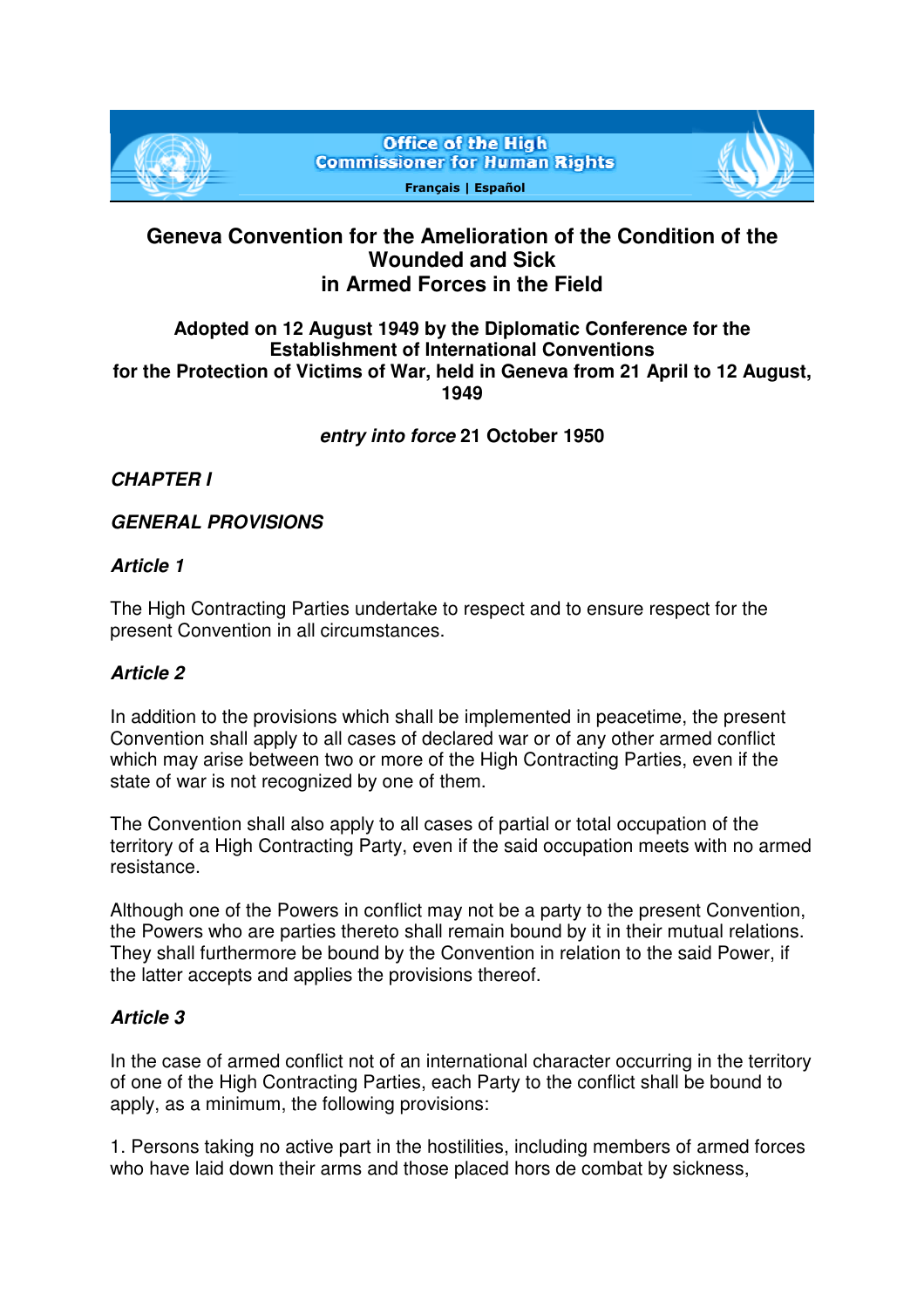wounds, detention, or any other cause, shall in all circumstances be treated humanely, without any adverse distinction founded on race, colour, religion or faith, sex, birth or wealth, or any other similar criteria.

To this end, the following acts are and shall remain prohibited at any time and in any place whatsoever with respect to the above-mentioned persons:

(a) Violence to life and person. in particular murder of all kinds, mutilation, cruel treatment and torture;

(b) Taking of hostages;

(c) Outrages upon personal dignity, in particular humiliating and degrading treatment;

(d) The passing of sentences and the carrying out of executions without previous judgment pronounced by a regularly constituted court, affording all the judicial guarantees which are recognized as indispensable by civilized peoples.

2. The wounded and sick shall be collected and cared for.

An impartial humanitarian body, such as the International Committee of the Red Cross, may offer its services to the Parties to the conflict.

The Parties to the conflict should further endeavour to bring into force, by means of special agreements, all or part of the other provisions of the present Convention.

The application of the preceding provisions shall not affect the legal status of the Parties to the conflict.

## **Article 4**

Neutral Powers shall apply by analogy the provisions of the present Convention to the wounded and sick, and to members of the medical personnel and to chaplains of the armed forces of the Parties to the conflict, received or interned in their territory, as well as to dead persons found.

## **Article 5**

For the protected persons who have fallen into the hands of the enemy, the present Convention shall apply until their final repatriation.

# **Article 6**

In addition to the agreements expressly provided for in Articles 10, 15, 23, 28, 31, 36, 37 and 52, the High Contracting Parties may conclude other special agreements for all matters concerning which they may deem it suitable to make separate provision. No special agreement shall adversely affect the situation of the wounded and sick, of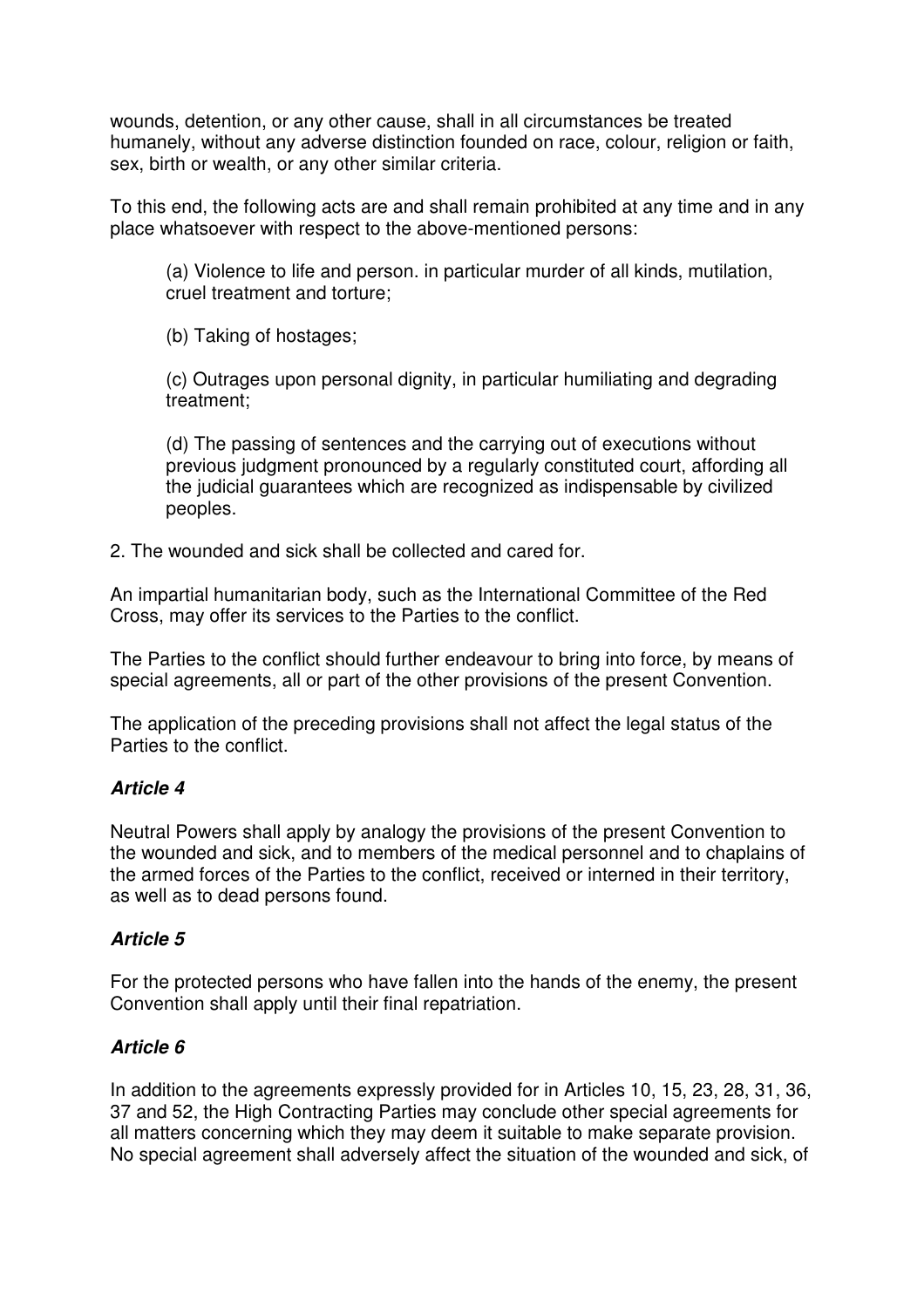members of the medical personnel or of chaplains, as defined by the present Convention, nor restrict the rights which it confers upon them.

Wounded and sick, as well as medical personnel and chaplains, shall continue to have the benefit of such agreements as long as the Convention is applicable to them, except where express provisions to the contrary are contained in the aforesaid or in subsequent agreements, or where more favourable measures have been taken with regard to them by one or other of the Parties to the conflict.

## **Article 7**

Wounded and sick, as well as members of the medical personnel and chaplains, may in no circumstances renounce in part or in entirety the rights secured to them by the present Convention, and by the special agreements referred to in the foregoing Article, if such there be.

## **Article 8**

The present Convention shall be applied with the cooperation and under the scrutiny of the Protecting Powers whose duty it is to safeguard the interests of the Parties to the conflict. For this purpose, the Protecting Powers may appoint, apart from their diplomatic or consular staff, delegates from amongst their own nationals or the nationals of other neutral Powers. The said delegates shall be subject to the approval of the Power with which they are to carry out their duties.

The Parties to the conflict shall facilitate, to the greatest extent possible, the task of the representatives or delegates of the Protecting Powers.

The representatives or delegates of the Protecting Powers shall not in any case exceed their mission under the present Convention. They shall, in particular, take account of the imperative necessities of security of the State wherein they carry out their duties. Their activities shall only be restricted as an exceptional and temporary measure when this is rendered necessary by imperative military necessities.

## **Article 9**

The provisions of the present Convention constitute no obstacle to the humanitarian activities which the International Committee of the Red Cross or any other impartial humanitarian organization may, subject to the consent of the Parties to the conflict concerned. undertake for the protection of wounded and sick, medical personnel and chaplains, and for their relief.

## **Article 10**

The High Contracting Parties may at any time agree to entrust to an organization which offers all guarantees of impartiality and efficacy the duties incumbent on the Protecting Powers by virtue of the present Convention.

When wounded and sick, or medical personnel and chaplains do not benefit or cease to benefit, no matter for what reason, by the activities of a Protecting Power or of an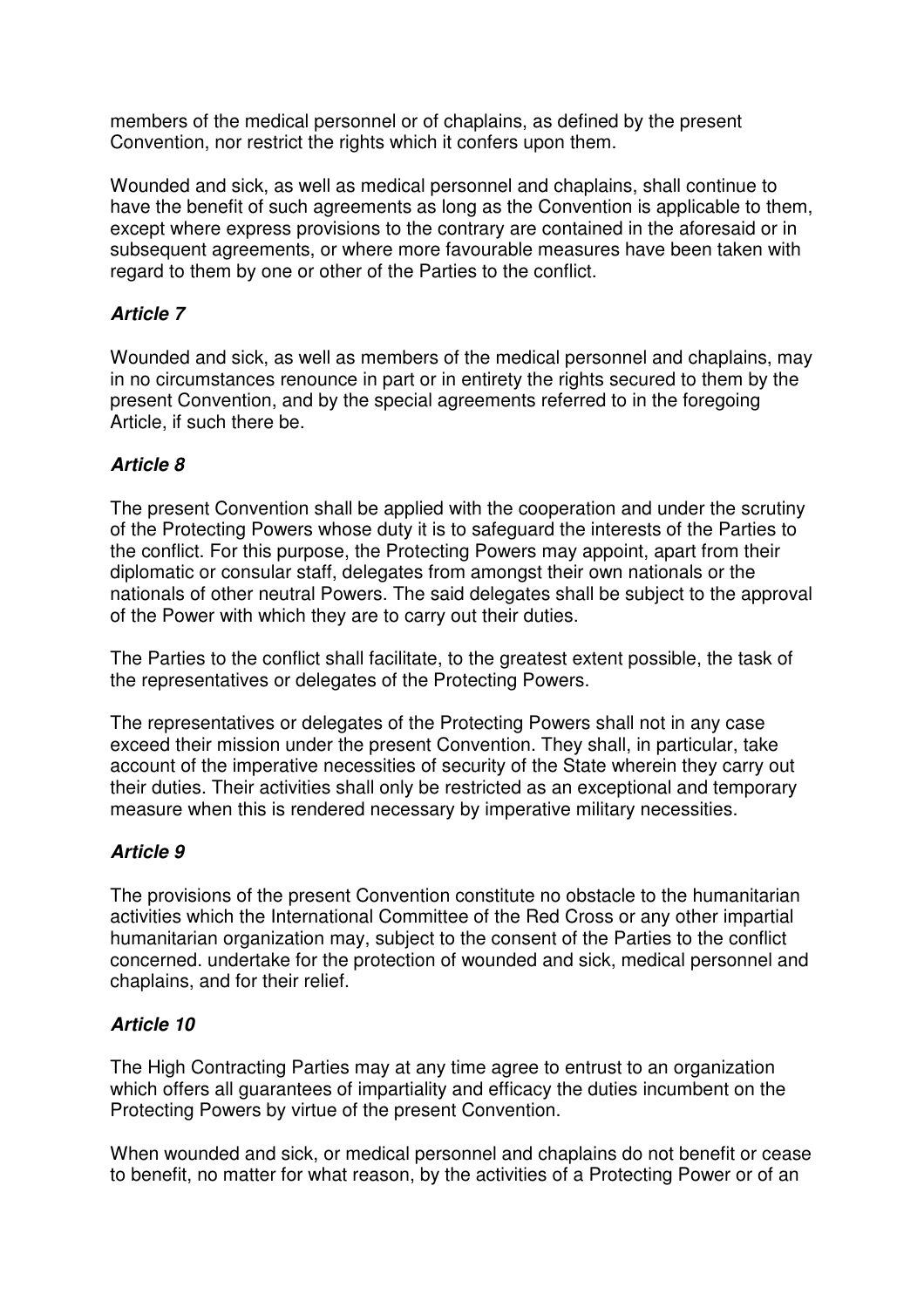organization provided for in the first paragraph above, the Detaining Power shall request a neutral State, or such an organization, to undertake the functions performed under the present Convention by a Protecting Power designated by the Parties to a conflict.

If protection cannot be arranged accordingly, the Detaining Power shall request or shall accept, subject to the provisions of this Article, the offer of the services of a humanitarian organization, such as the International Committee of the Red Cross, to assume the humanitarian functions performed by Protecting Powers under the present Convention.

Any neutral Power, or any organization invited by the Power concerned or offering itself for these purposes, shall be required to act with a sense of responsibility towards the Party to the conflict on which persons protected by the present Convention depend, and shall be required to furnish sufficient assurances that it is a position to undertake the appropriate functions and to discharge them impartially.

No derogation from the preceding provisions shall be made by special agreements between Powers one of which is restricted, even temporarily, in its freedom to negotiate with the other Power or its allies by reason of military events, more particularly where the whole, or a substantial part, of the territory of the said Power is occupied.

Whenever in the present Convention mention is made of a Protecting Power, such mention also applies to substitute organizations in the sense of the present Article.

## **Article 11**

In cases where they deem it advisable in the interest of protected persons, particularly in cases of disagreement between the Parties to the conflict as to the application or interpretation of the provisions of the present Convention, the Protecting Powers shall lend their good offices with a view to settling the disagreement.

For this purpose, each of the Protecting Powers may, either at the invitation of one Party or on its own initiative, propose to the Parties to the conflict a meeting of their representatives, in particular of the authorities responsible for the wounded and sick, members of medical personnel and chaplains, possibly on neutral territory suitably chosen. The Parties to the conflict shall be bound to give effect to the proposals made to them for this purpose. The Protecting Powers may, if necessary, propose for approval by the Parties to the conflict a person belonging to a neutral Power or delegated by the International Committee of the Red Cross, who shall be invited to take part in such a meeting.

# **CHAPTER II**

## **WOUNDED AND SICK**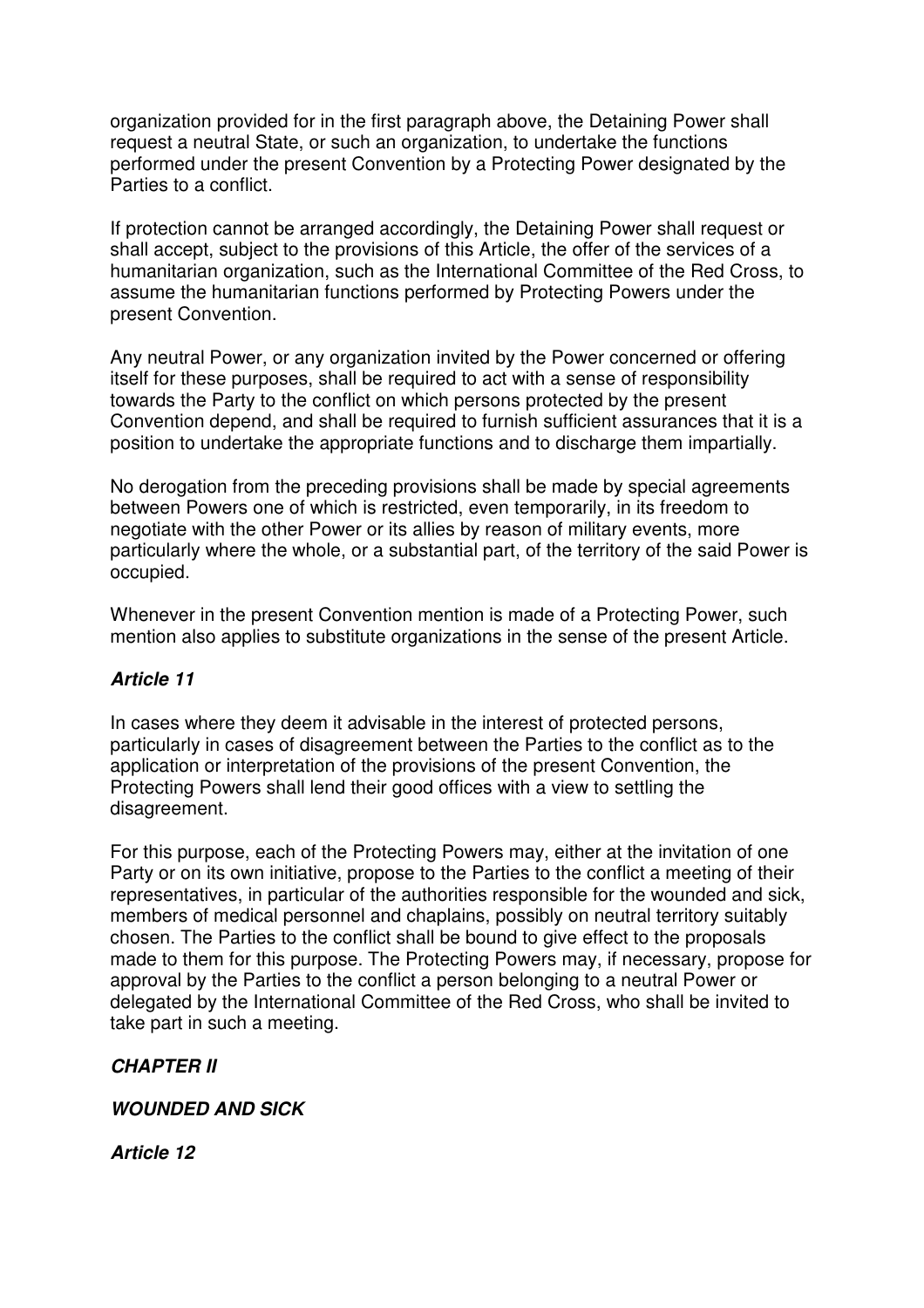Members of the armed forces and other persons mentioned in the following Article, who are wounded or sick, shall be respected and protected in all circumstances.

They shall be treated humanely and cared for by the Party to the conflict in whose power they may be, without any adverse distinction founded on sex, race, nationality, religion, political opinions, or any other similar criteria. Any attempts upon their lives, or violence to their persons, shall be strictly prohibited; in particular, they shall not be murdered or exterminated, subjected to torture or to biological experiments; they shall not wilfully be left without medical assistance and care, nor shall conditions exposing them to contagion or infection be created.

Only urgent medical reasons will authorize priority in the order of treatment to be administered.

Women shall be treated with all consideration due to their sex.

The Party to the conflict which is compelled to abandon wounded or sick to the enemy shall, as far as military considerations permit, leave with them a part of its medical personnel and material to assist in their care.

## **Article 13**

The present Convention shall apply to the wounded and sick belonging to the following categories:

1. Members of the armed forces of a Party to the conflict as well as members of militias or volunteer corps forming part of such armed forces.

2. Members of other militias and members of other volunteer corps, including those of organized resistance movements, belonging to a Party to the conflict and operating in or outside their own territory, even if this territory is occupied, provided that such militias or volunteer corps, including such organized resistance movements, fulfil the following conditions:

- (a) That of being commanded by a person responsible for his subordinates;
- (b) That of having a fixed distinctive sign recognizable at a distance;
- (c) That of carrying arms openly;

(d) That of conducting their operations in accordance with the laws and customs of war.

3. Members of regular armed forces who profess allegiance to a Government or an authority not recognized by the Detaining Power. 4. Persons who accompany the armed forces without actually being members thereof, such as civil members of military aircraft crews, war correspondents, supply contractors, members of labour units or of services responsible for the welfare of the armed forces, provided that they have received authorization from the armed forces which they accompany.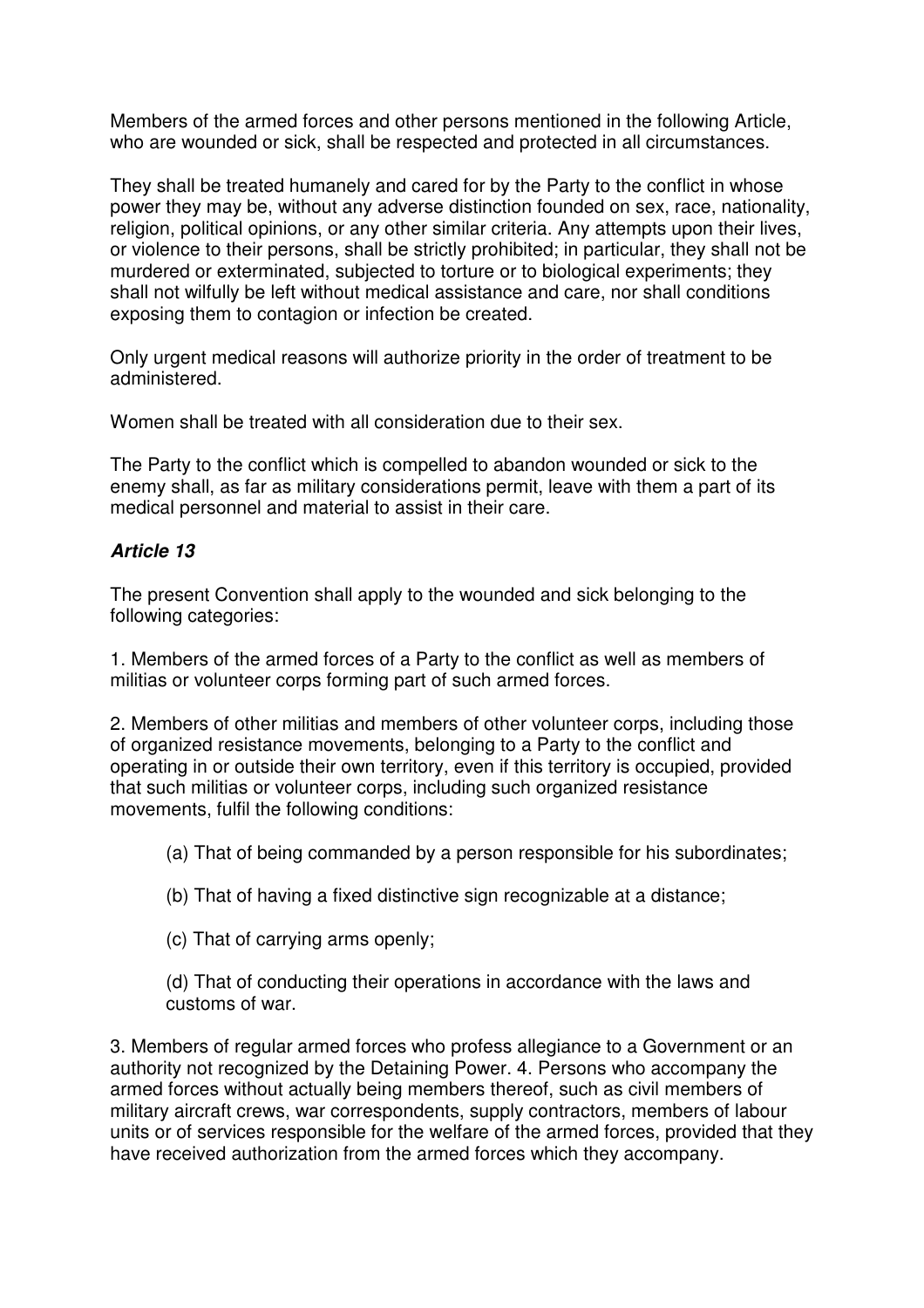5. Members of crews, including masters, pilots and apprentices of the merchant marine and the crews of civil aircraft of the Parties to the conflict, who do not benefit by more favourable treatment under any other provisions in international law. 6. Inhabitants of a non-occupied territory who on the approach of the enemy spontaneously take up arms to resist the invading forces, without having had time to form themselves into regular armed units, provided they carry arms openly and respect the laws and customs of war.

## **Article 14**

Subject to the provisions of Article 12, the wounded and sick of a belligerent who fall into enemy hands shall be prisoners of war, and the provisions of international law concerning prisoners of war shall apply to them.

## **Article 15**

At all times, and particularly after an engagement, Parties to the conflict shall, without delay, take all possible measures to search for and collect the wounded and sick, to protect them against pillage and ill-treatment, to ensure their adequate care, and to search for the dead and prevent their being despoiled. Whenever circumstances permit, an armistice or a suspension of fire shall be arranged, or local arrangements made, to permit the removal, exchange and transport of the wounded left on the battlefield.

Likewise, local arrangements may be concluded between Parties to the conflict for the removal or exchange of wounded and sick from a besieged or encircled area, and for the passage of medical and religious personnel and equipment on their way to that area.

## **Article 16**

Parties to the conflict shall record as soon as possible, in respect of each wounded, sick or dead person of the adverse Party falling into their hands, any particulars which may assist in his identification.

These records should if possible include:

- (a) Designation of the Power on which he depends;
- (b) Army, regimental, personal or serial number;
- (c) Surname;
- (d) First name or names;
- (e) Date of birth;
- (f) Any other particulars show n on hi s identity card or disc ;
- (g) Date and place of capture or death;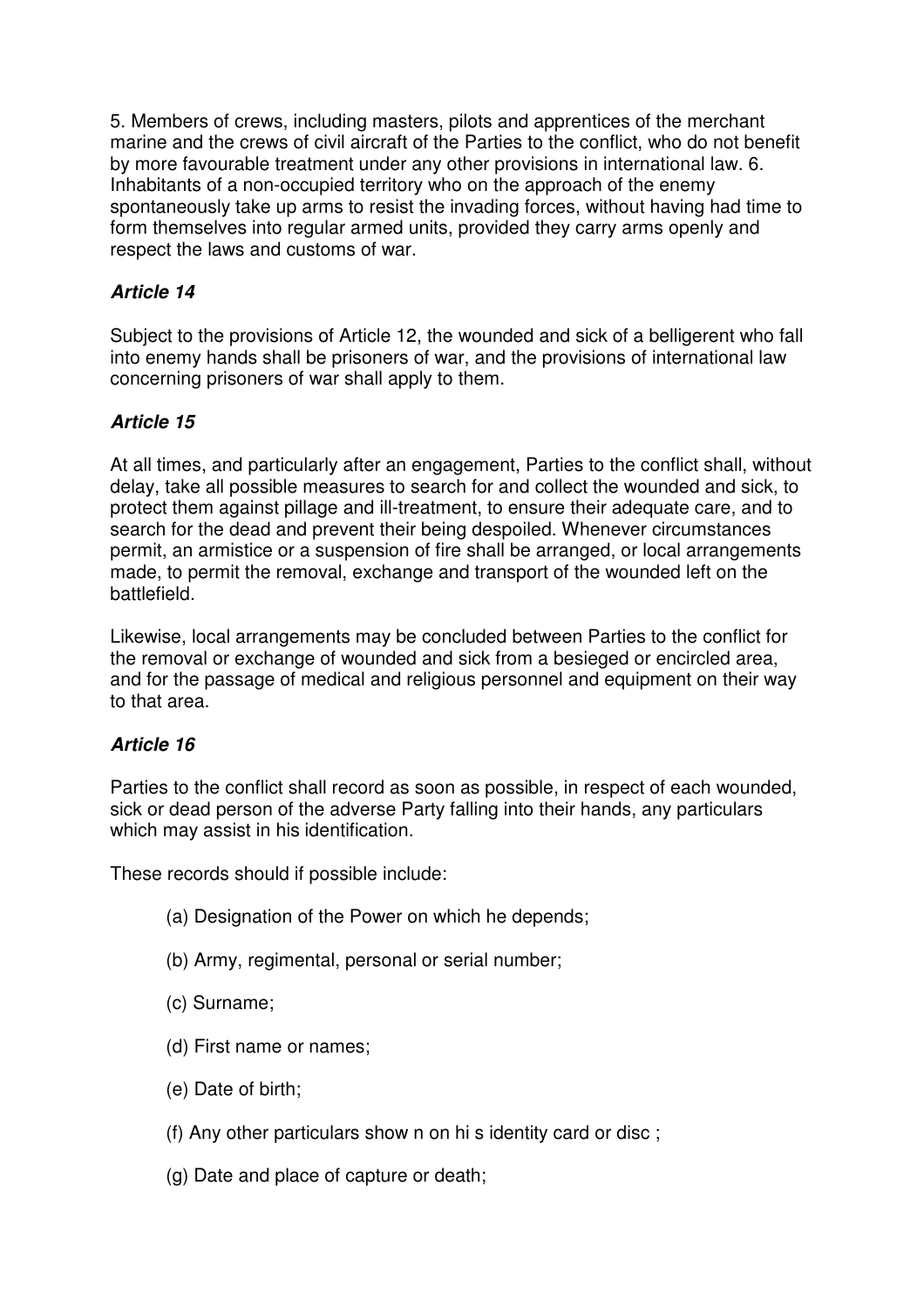(h) Particulars concerning wounds or illness, or cause of death.

As soon as possible the above mentioned information shall be forwarded to the Information Bureau described in Article 122 of the Geneva Convention relative to the Treatment of Prisoners of War of August 12, 1949, which shall transmit this information to the Power on which these persons depend through the intermediary of the Protecting Power and of the Central Prisoners of War Agency.

Parties to the conflict shall prepare and forward to each other through the same bureau, certificates of death or duly authenticated lists of the dead. They shall likewise collect and forward through the same bureau one half of a double identity disc, last wills or other documents of importance to the next of kin, money and in general all articles of an intrinsic or sentimental value, which are found on the dead. These articles, together with unidentified articles, shall be sent in sealed packets, accompanied by statements giving all particulars necessary for the identification of the deceased owners, as well as by a complete list of the contents of the parcel.

## **Article 17**

Parties to the conflict shall ensure that burial or cremation of the dead, carried out individually as far as circumstances permit, is preceded by a careful examination, if possible by a medical examination, of the bodies, with a view to confirming death, establishing identity and enabling a report to be made. One half of the double identity disc, or the identity disc itself if it is a single disc, should remain on the body.

Bodies shall not be cremated except for imperative reasons of hygiene or for motives based on the religion of the deceased. In case of cremation, the circumstances and reasons for cremation shall be stated in detail in the death certificate or on the authenticated list of the dead.

They shall further ensure that the dead are honourably interred, if possible according to the rites of the religion to which they belonged, that their graves are respected, grouped if possible according to the nationality of the deceased, properly maintained and marked so that they may always be found. For this purpose, they shall organize at the commencement of hostilities an Official Graves Registration Service, to allow subsequent exhumations and to ensure the identification of bodies, whatever the site of the graves, and the possible transportation to the home country. These provisions shall likewise apply to the ashes, which shall be kept by the Graves Registration Service until proper disposal thereof in accordance with the wishes of the home country.

As soon as circumstances permit, and at latest at the end of hostilities, these Services shall exchange, through the Information Bureau mentioned in the second paragraph of Article 16, lists showing the exact location and markings of the graves together with particulars of the dead interred therein.

## **Article 18**

The military authorities may appeal to the charity of the inhabitants voluntarily to collect and care for, under their direction, the wounded and sick, granting persons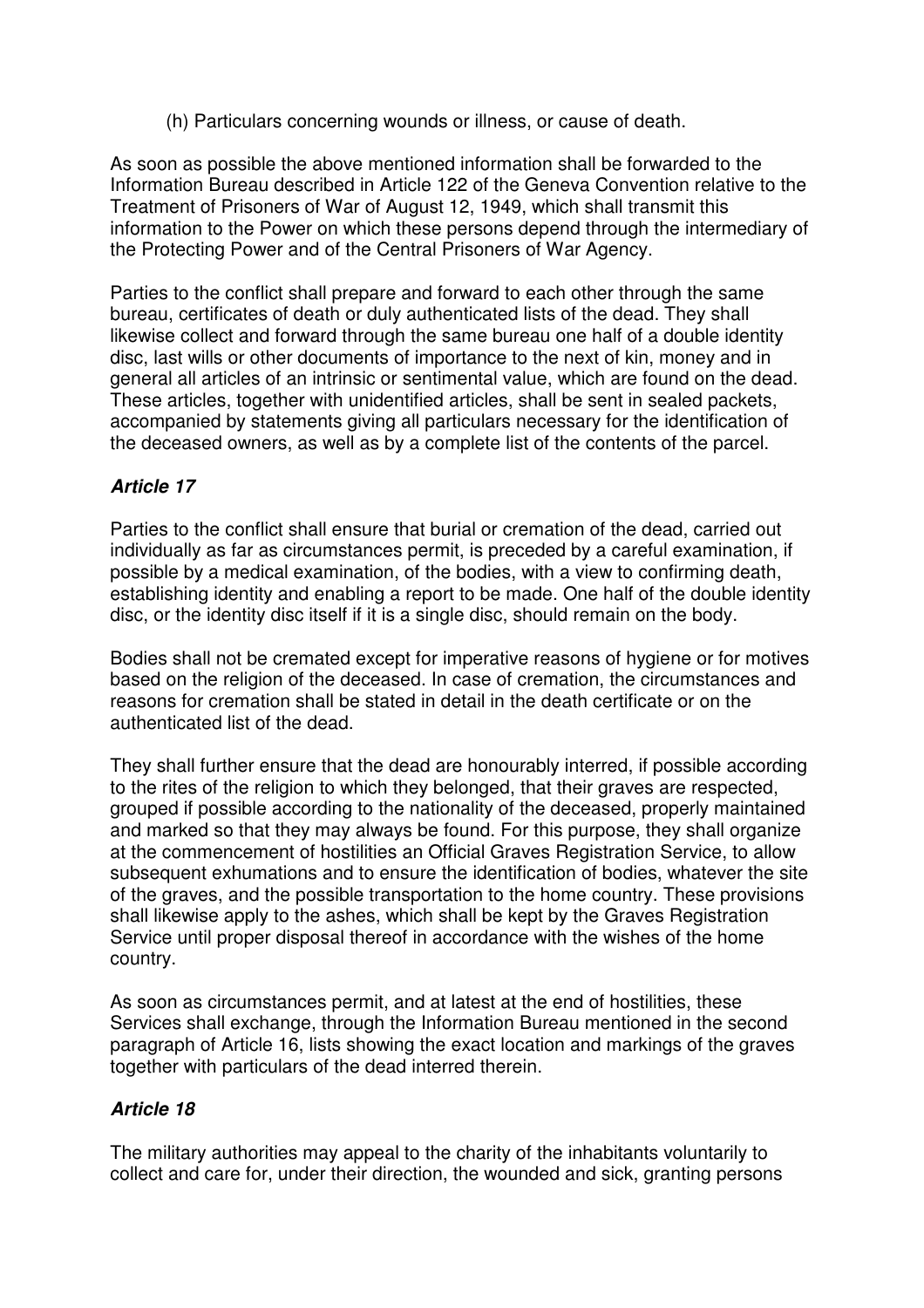who have responded to this appeal the necessary protection and facilities. Should the adverse party take or retake control of the area, he shall likewise grant these persons the same protection and the same facilities.

The military authorities shall permit the inhabitants and relief societies, even in invaded or occupied areas, spontaneously to collect and care for wounded or sick of whatever nationality. The civilian population shall respect these wounded and sick, and in particular abstain from offering them violence.

No one may ever be molested or convicted for having nursed the wounded or sick.

The provisions of the present Article do not relieve the occupying Power of its obligation to give both physical and moral care to the wounded and sick.

## **CHAPTER III**

## **MEDICAL UNITS AND ESTABLISHMENTS**

## **Article 19**

Fixed establishments and mobile medical units of the Medical Service may in no circumstances be attacked, but shall at all times be respected and protected by the Parties to the conflict. Should they fall into the hands of the adverse Party, their personnel shall be free to pursue their duties, as long as the capturing Power has not itself ensured the necessary care of the wounded and sick found in such establishments and units.

The responsible authorities shall ensure that the said medical establishments and units are, as far as possible, situated in such a manner that attacks against military objectives cannot imperil their safety.

## **Article 20**

Hospital ships entitled to the protection of the Geneva Convention for the Amelioration of the Condition of Wounded, Sick and Shipwrecked Members of Armed Forces at Sea of August 12, 1949, shall not be attacked from the land.

## **Article 21**

The protection to which fixed establishments and mobile medical units of the Medical Service are entitled shall not cease unless they are used to commit, outside their humanitarian duties, acts harmful to the enemy. Protection may, however, cease only after a due warning has been given, naming, in all appropriate cases, a reasonable time limit and after such warning has remained unheeded.

# **Article 22**

The following conditions shall not be considered as depriving a medical unit or establishment of the protection guaranteed by Article 19: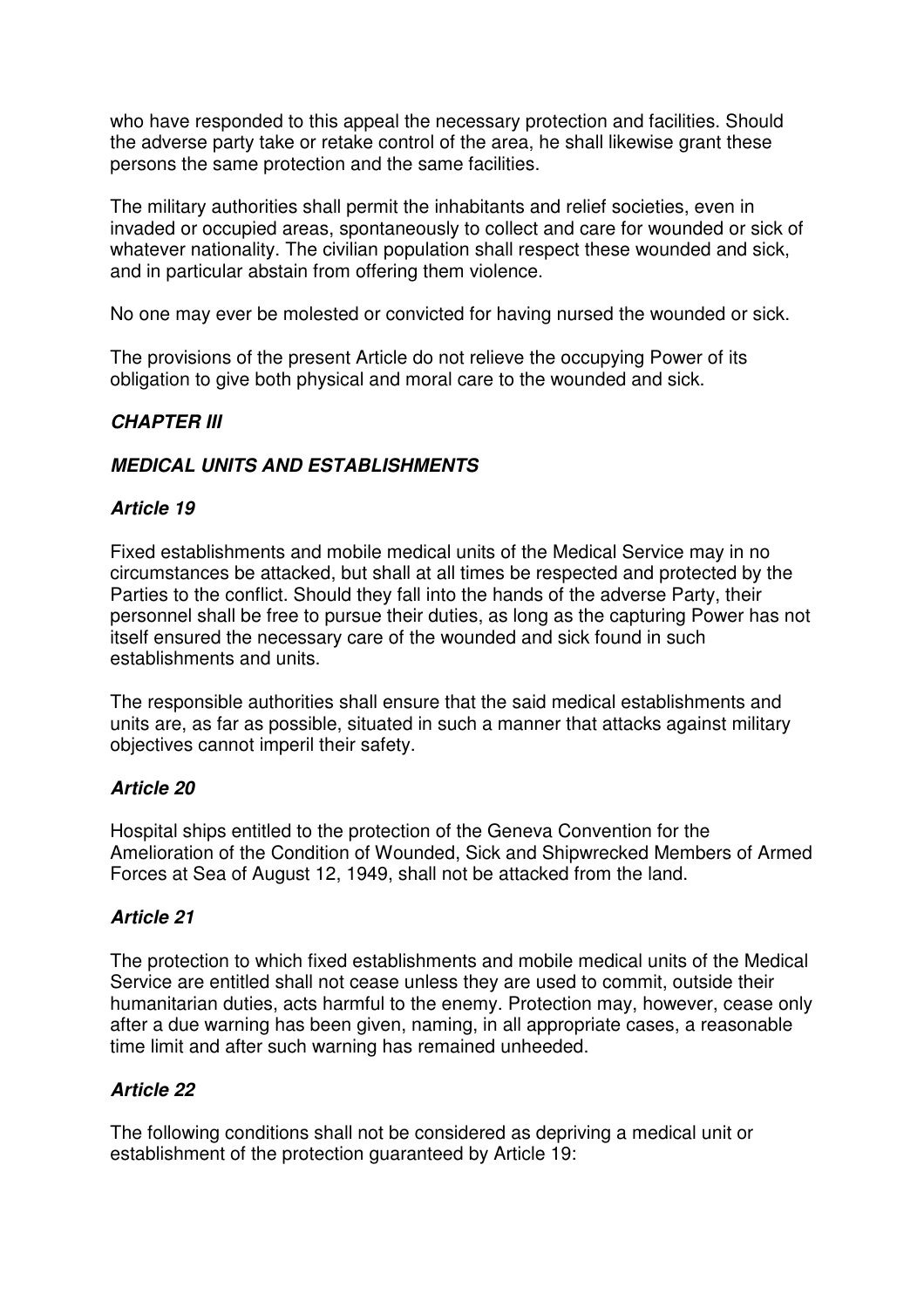1. That the personnel of the unit or establishment are armed, and that they use the arms in their own defence, or in that of the wounded and sick in their charge.

2. That in the absence of armed orderlies, the unit or establishment is protected by a picket or by sentries or by an escort.

3. That small arms and ammunition taken from the wounded and sick and not yet handed to the proper service, are found in the unit or establishment.

4. That personnel and material of the veterinary service are found in the unit or establishment, without forming an integral part thereof.

5. That the humanitarian activities of medical units and establishments or of their personnel extend to the care of civilian wounded or sick.

# **Article 23**

In time of peace, the High Contracting Parties and, after the outbreak of hostilities, the Parties to the conflict may establish in their own territory and, if the need arises, in occupied areas, hospital zones and localities so organized as to protect the wounded and sick from the effects of war, as well as the personnel entrusted with the organization and administration of these zones and localities and with the care of the persons therein assembled.

Upon the outbreak and during the course of hostilities, the Parties concerned may conclude agreements on mutual recognition of the hospital zones and localities they have created. They may for this purpose implement the provisions of the Draft Agreement annexed to the present Convention, with such amendments as they may consider necessary.

The Protecting Powers and the International Committee of the Red Cross are invited to lend their good offices in order to facilitate the institution and recognition of these hospital zones and localities.

# **CHAPTER IV**

## **PERSONNEL**

## **Article 24**

Medical personnel exclusively engaged in the search for, or the collection, transport or treatment of the wounded or sick, or in the prevention of disease, staff exclusively engaged in the administration of medical units and establishments, as well as chaplains attached to the armed forces, shall be respected and protected in all circumstances.

# **Article 25**

Members of the armed forces specially trained for employment, should the need arise, as hospital orderlies, nurses or auxiliary stretcher-bearers, in the search for or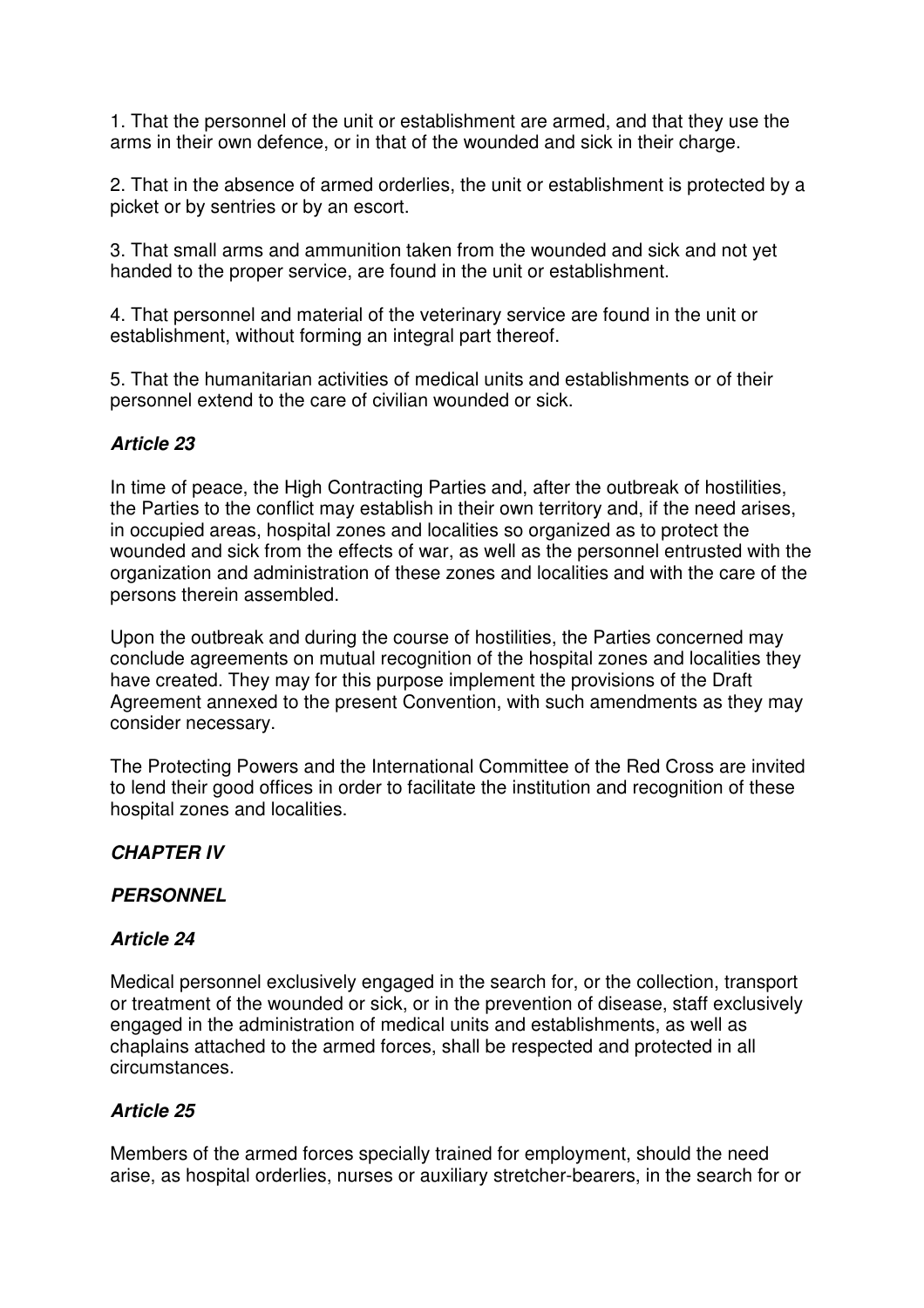the collection, transport or treatment of the wounded and sick shall likewise be respected and protected if they are carrying out these duties at the time when they come into contact with the enemy or fall into his hands.

## **Article 26**

The staff of National Red Cross Societies and that of other Voluntary Aid Societies, duly recognized and authorized by their Governments, who may be employed on the same duties as the personnel named in Article 24, are placed on the same footing as the personnel named in the said Article, provided that the staff of such societies are subject to military laws and regulations.

Each High Contracting Party shall notify to the other, either in time of peace or at the commencement of or during hostilities, but in any case before actually employing them, the names of the societies which it has authorized, under its responsibility, to render assistance to the regular medical service of its armed forces.

## **Article 27**

A recognized Society of a neutral country can only lend the assistance of its medical personnel and units to a Party to the conflict with the previous consent of its own Government and the authorization of the Party to the conflict concerned. That personnel and those units shall be placed under the control of that Party to the conflict.

The neutral Government shall notify this consent to the adversary of the State which accepts such assistance. The Party to the conflict who accepts such assistance is bound to notify the adverse Party thereof before making any use of it.

In no circumstances shall this assistance be considered as interference in the conflict.

The members of the personnel named in the first paragraph shall be duly furnished with the identity cards provided for in Article 40 before leaving the neutral country to which they belong.

# **Article 28**

Personnel designated in Articles 24 and 26 who fall into the hands of the adverse Party shall be retained only in so far as the state of health, the spiritual needs and the number of prisoners of war require.

Personnel thus retained shall not be deemed prisoners of war. Nevertheless, they shall at least benefit by all the provisions of the Geneva Convention relative to the Treatment of Prisoners of War of August 12, 1949. Within the framework of the military laws and regulations of the Detaining Power, and under the authority of its competent service, they shall continue to carry out, in accordance with their professional ethics, their medical and spiritual duties on behalf of prisoners of war, preferably those of the armed forces to which they themselves belong. They shall further enjoy the following facilities for carrying out their medical or spiritual duties: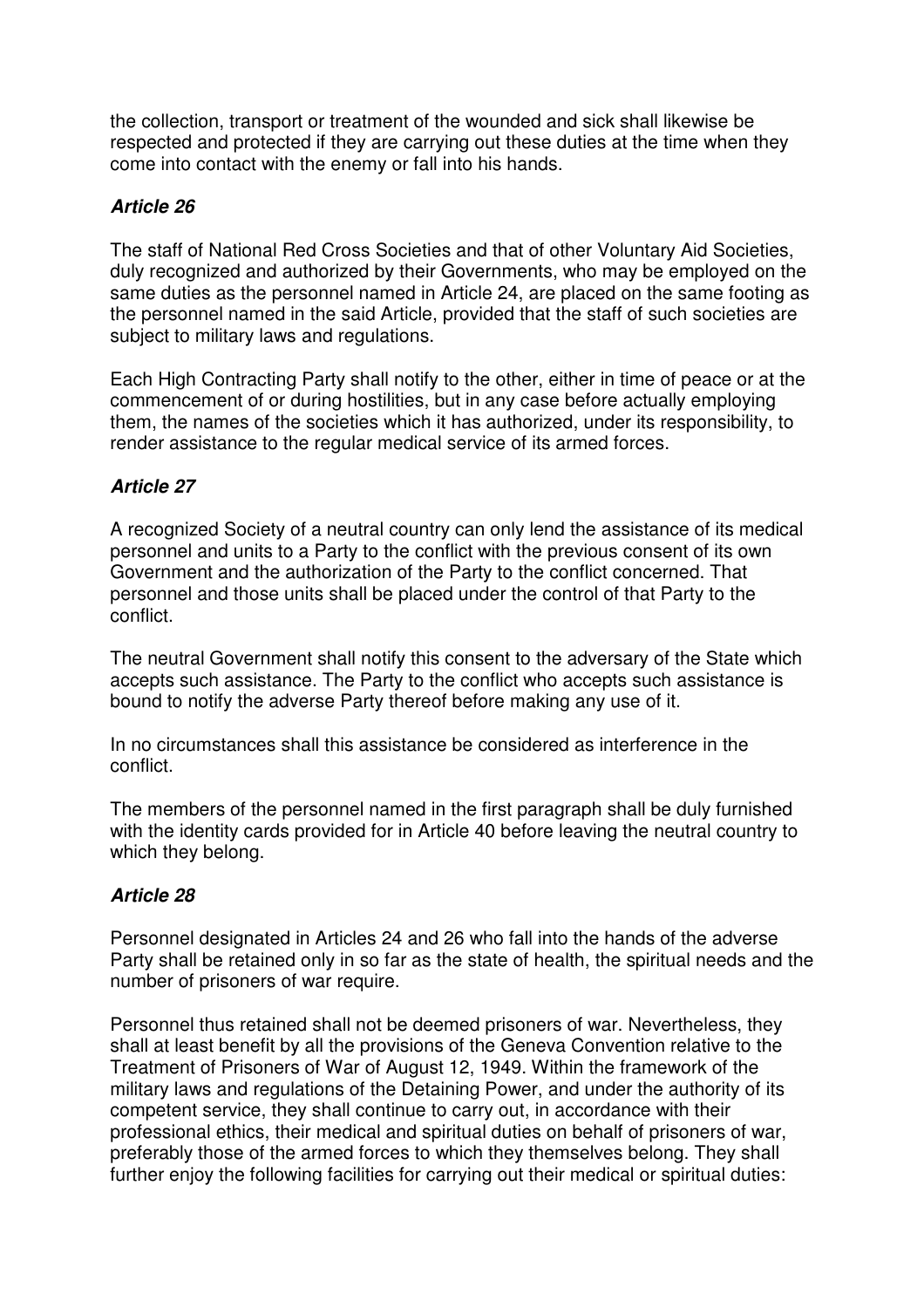(a) They shall be authorized to visit periodically the prisoners of war in labour units or hospitals outside the camp. The Detaining Power shall put at their disposal the means of transport required.

(b) In each camp the senior medical officer of the highest rank shall be responsible to the military authorities of the camp for the professional activity of the retained medical personnel. For this purpose, from the outbreak of hostilities, the Parties to the conflict shall agree regarding the corresponding seniority of the ranks of their medical personnel, including those of the societies designated in Article 26. In all questions arising out of their duties, this medical officer and the chaplains, shall have direct access to the military and medical authorities of the camp who shall grant them the facilities they may require for correspondence relating to these questions.

(c) Although retained personnel in a camp shall be subject to its internal discipline, they shall not, however, be required to perform any work outside their medical or religious duties.

During hostilities the Parties to the conflict shall make arrangements for relieving where possible retained personnel, and shall settle the procedure of such relief.

None of the preceding provisions shall relieve the Detaining Power of the obligations imposed upon it with regard to the medical and spiritual welfare of the prisoners of war.

## **Article 29**

Members of the personnel designated in Article 25 who have fallen into the hands of the enemy shall be prisoners of war, but shall be employed on their medical duties in so far as the need arises.

## **Article 30**

Personnel whose retention is not indispensable by virtue of the provisions of Article 28 shall be returned to the Party to the conflict to whom they belong, as soon as a road is open for their return and military requirements permit.

Pending their return, they shall not be deemed prisoners of war. Nevertheless, they shall at least benefit by all the provisions of the Geneva Convention relative to the Treatment of Prisoners of War of August 12, 1949. They shall continue to fulfil their duties under the orders of the adverse Party and shall preferably be engaged in the care of the wounded and sick of the Party to the conflict to which they themselves belong.

On their departure, they shall take with them the effects, personal belongings, valuables and instruments belonging to them.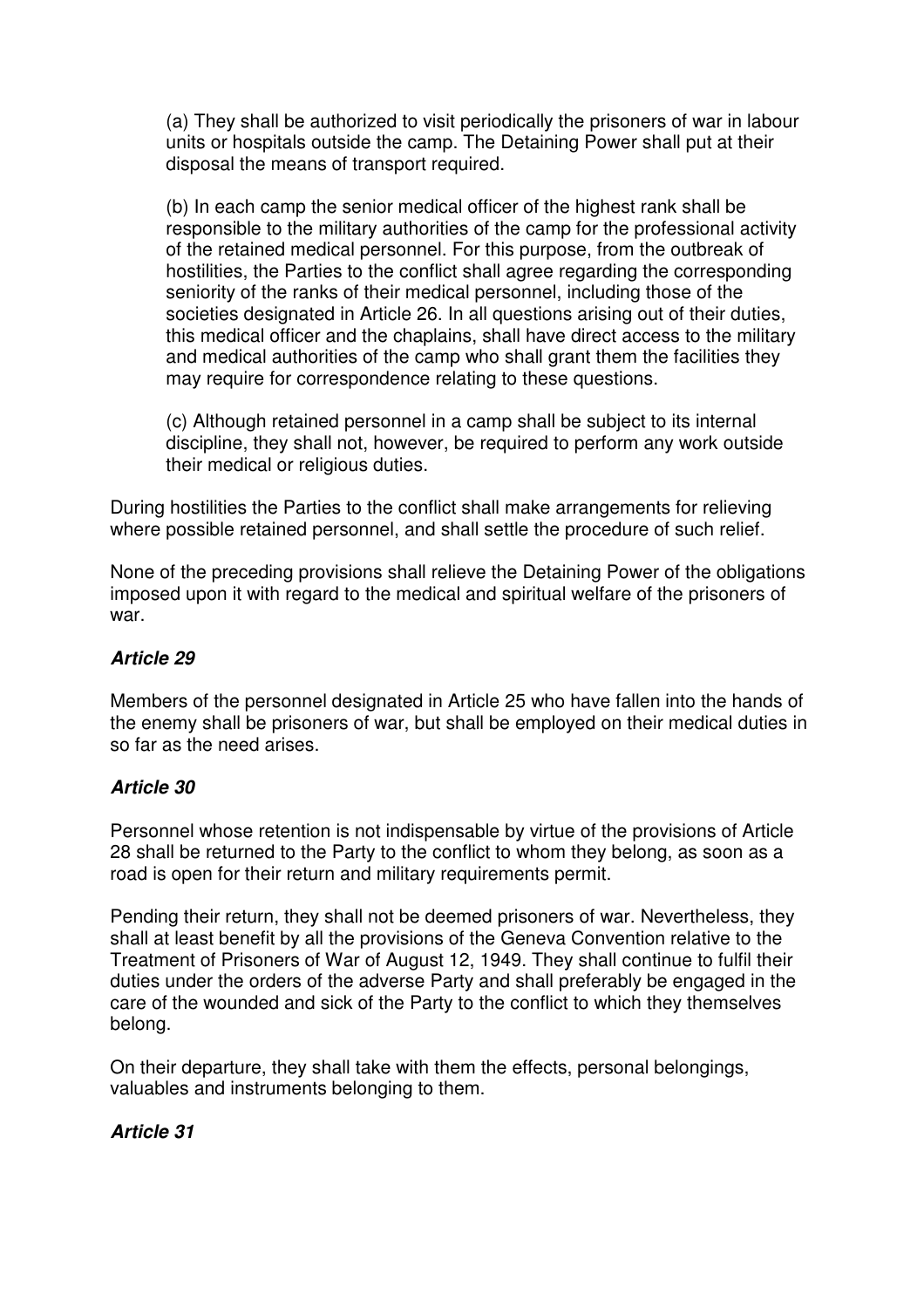The selection of personnel for return under Article 30 shall be made irrespective of any consideration of race, religion or political opinion, but preferably according to the chronological order of their capture and their state of health.

As from the outbreak of hostilities, Parties to the conflict may determine by special agreement the percentage of personnel to be retained, in proportion to the number of prisoners and the distribution of the said personnel in the camps.

## **Article 32**

Persons designated in Article 27 who have fallen into the hands of the adverse Party may not be detained.

Unless otherwise agreed, they shall have permission to return to their country, or if this is not possible, to the territory of the Party to the conflict in whose service they were, as soon as a route for their return is open and military considerations permit.

Pending their release, they shall continue their work under the direction of the adverse Party; they shall preferably be engaged in the care of the wounded and sick of the Party to the conflict in whose service they were.

On their departure, they shall take with them their effects, personal articles and valuables and the instruments, arms and if possible the means of transport belonging to them.

The Parties to the conflict shall secure to this personnel, while in their power, the same food, lodging, allowances and pay as are granted to the corresponding personnel of their armed forces. The food shall in any case be sufficient as regards quantity, quality and variety to keep the said personnel in a normal state of health.

# **CHAPTER V**

# **BUILDINGS AND MATERIAL**

## **Article 33**

The material of mobile medical units of the armed forces which fall into the hands of the enemy shall be reserved for the care of wounded and sick.

The buildings, material and stores of fixed medical establishments of the armed forces shall remain subject to the laws of war, but may not be diverted from that purpose as long as they are required for the care of wounded and sick. Nevertheless, the commanders of forces in the field may make use of them, in case of urgent military necessity, provided that they make previous arrangements for the welfare of the wounded and sick who are nursed in them.

The material and stores defined in the present Article shall not be intentionally destroyed.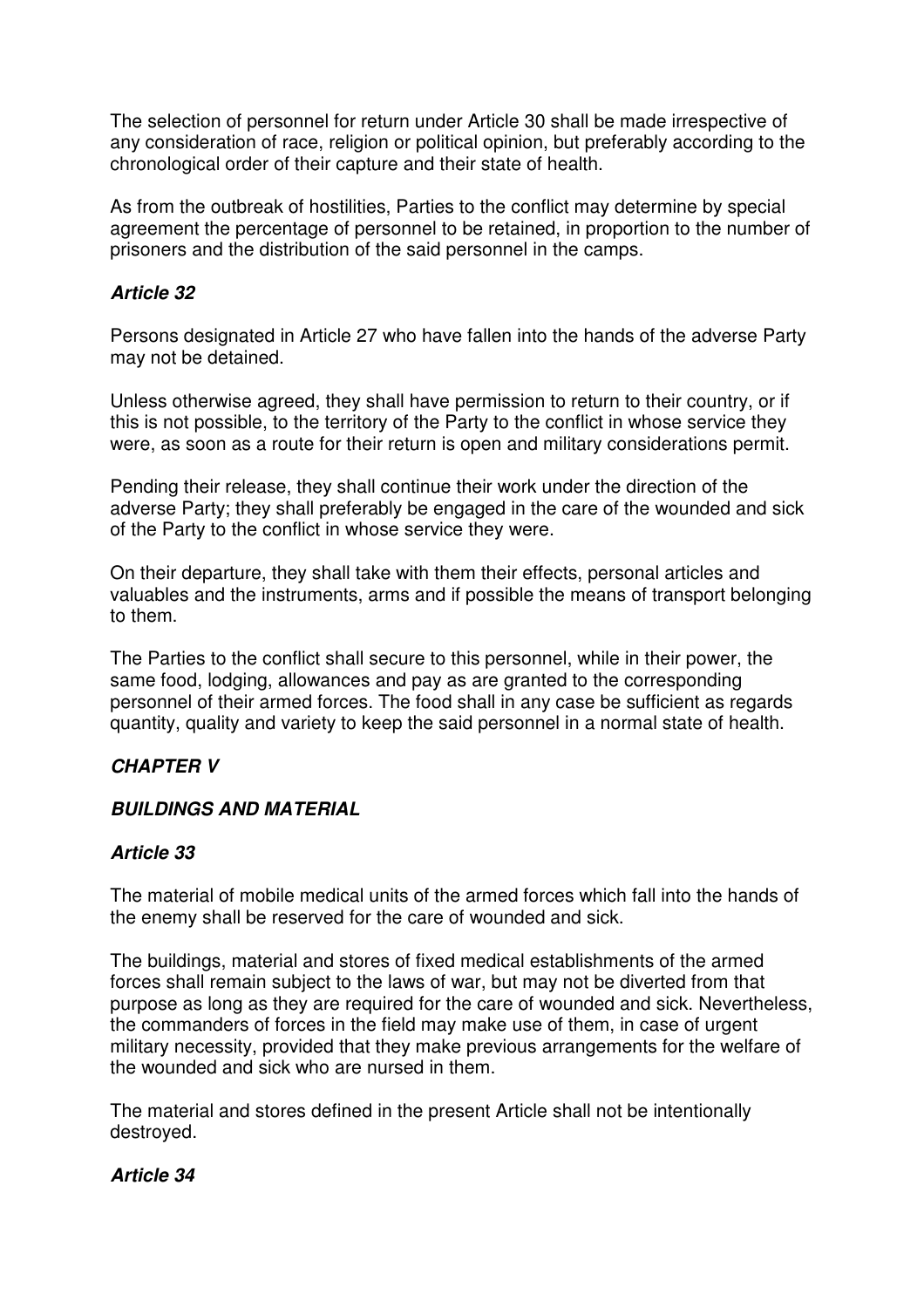The real and personal property of aid societies which are admitted to the privileges of the Convention shall be regarded as private property.

The right of requisition recognized for belligerents by the laws and customs of war shall not be exercised except in case of urgent necessity, and only after the welfare of the wounded and sick has been ensured.

## **CHAPTER VI**

#### **MEDICAL TRANSPORTS**

#### **Article 35**

Transports of wounded and sick or of medical equipment shall be respected and protected in the same way as mobile medical units. Should such transports or vehicles fall into the hands of the adverse Party, they shall be subject to the laws of war, on condition that the Party to the conflict who captures them shall in all cases ensure the care of the wounded and sick they contain.

The civilian personnel and all means of transport obtained by requisition shall be subject to the general rules of international law.

#### **Article 36**

Medical aircraft, that is to say, aircraft exclusively employed for the removal of wounded and sick and for the transport of medical personnel and equipment, shall not be attacked, but shall be respected by the belligerents, while flying at heights, times and on routes specifically agreed upon between the belligerents concerned.

They shall bear, clearly marked, the distinctive emblem prescribed in Article 38, together with their national colours, on their lower, upper and lateral surfaces. They shall be provided with any other markings or means of identification that may be agreed upon between the belligerents upon the outbreak or during the course of hostilities.

Unless agreed otherwise, flights over enemy or enemy-occupied territory are prohibited.

Medical aircraft shall obey every summons to land. In the event of a landing thus imposed, the aircraft with its occupants may continue its flight after examination, if any.

In the event of an involuntary landing in enemy or enemy-occupied territory, the wounded and sick, as well as the crew of the aircraft shall be prisoners of war. The medical personnel shall be treated according to Article 24, and the Articles following.

## **Article 37**

Subject to the provisions of the second paragraph, medical aircraft of Parties to the conflict may fly over the territory of neutral Powers, land on it in case of necessity, or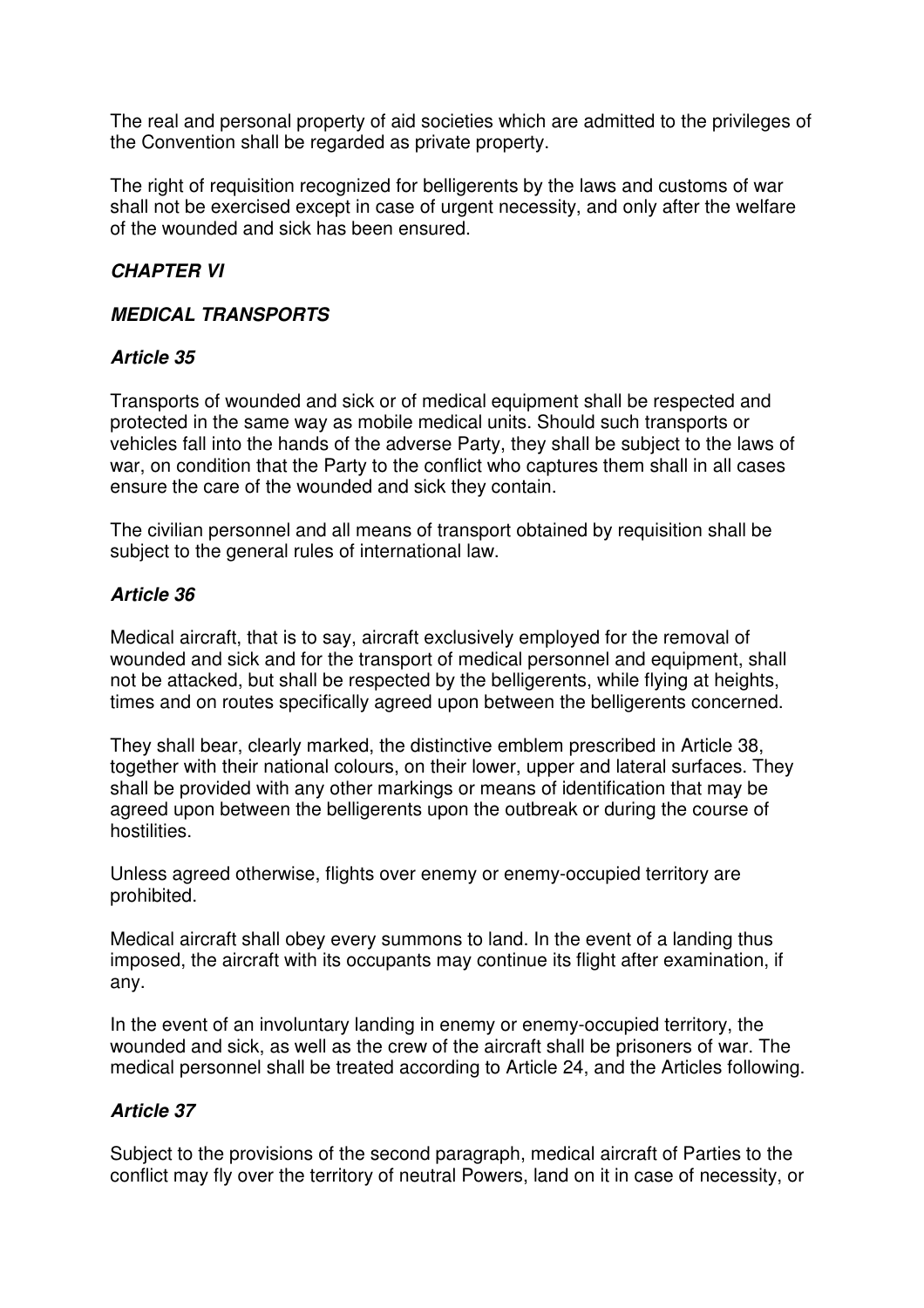use it as a port of call. They shall give the neutral Powers previous notice of their passage over the said territory and obey all summons to alight, on land or water. They will be immune from attack only when flying on routes, at heights and at times specifically agreed upon between the Parties to the conflict and the neutral Power concerned.

The neutral Powers may, however, place conditions or restrictions on the passage or landing of medical aircraft on their territory. Such possible conditions or restrictions shall be applied equally to all Parties to the conflict.

Unless agreed otherwise between the neutral Power and the Parties to the conflict, the wounded and sick who are disembarked, with the consent of the local authorities, on neutral territory by medical aircraft, shall be detained by the neutral Power, where so required by international law, in such a manner that they cannot again take part in operations of war. The cost of their accommodation and internment shall be borne by the Power on which they depend.

## **CHAPTER VII**

## **THE DISTINCTIVE EMBLEM**

#### **Article 38**

As a compliment to Switzerland, the heraldic emblem of the red cross on a white ground, formed by reversing the Federal colours, is retained as the emblem and distinctive sign of the Medical Service of armed forces.

Nevertheless, in the case of countries which already use as emblem, in place of the red cross, the red crescent or the red lion and sun on a white ground, those emblems are also recognized by the terms of the present Convention.

## **Article 39**

Under the direction of the competent military authority, the emblem shall be displayed on the flags, armlets and on all equipment employed in the Medical Service.

## **Article 40**

The personnel designated in Article 24 and in Articles 26 and 27 shall wear, affixed to the left arm, a water-resistant armlet bearing the distinctive emblem, issued and stamped by the military authority.

Such personnel, in addition to wearing the identity disc mentioned in Article 16, shall also carry a special identity card bearing the distinctive emblem. This card shall be water-resistant and of such size that it can be carried in the pocket. It shall be worded in the national language, shall mention at least the surname and first names, the date of birth, the rank and the service number of the bearer, and shall state in what capacity he is entitled to the protection of the present Convention. The cards hall bear the photograph of the owner and also either his signature or his finger-prints or both. It shall be embossed with the stamp of the military authority.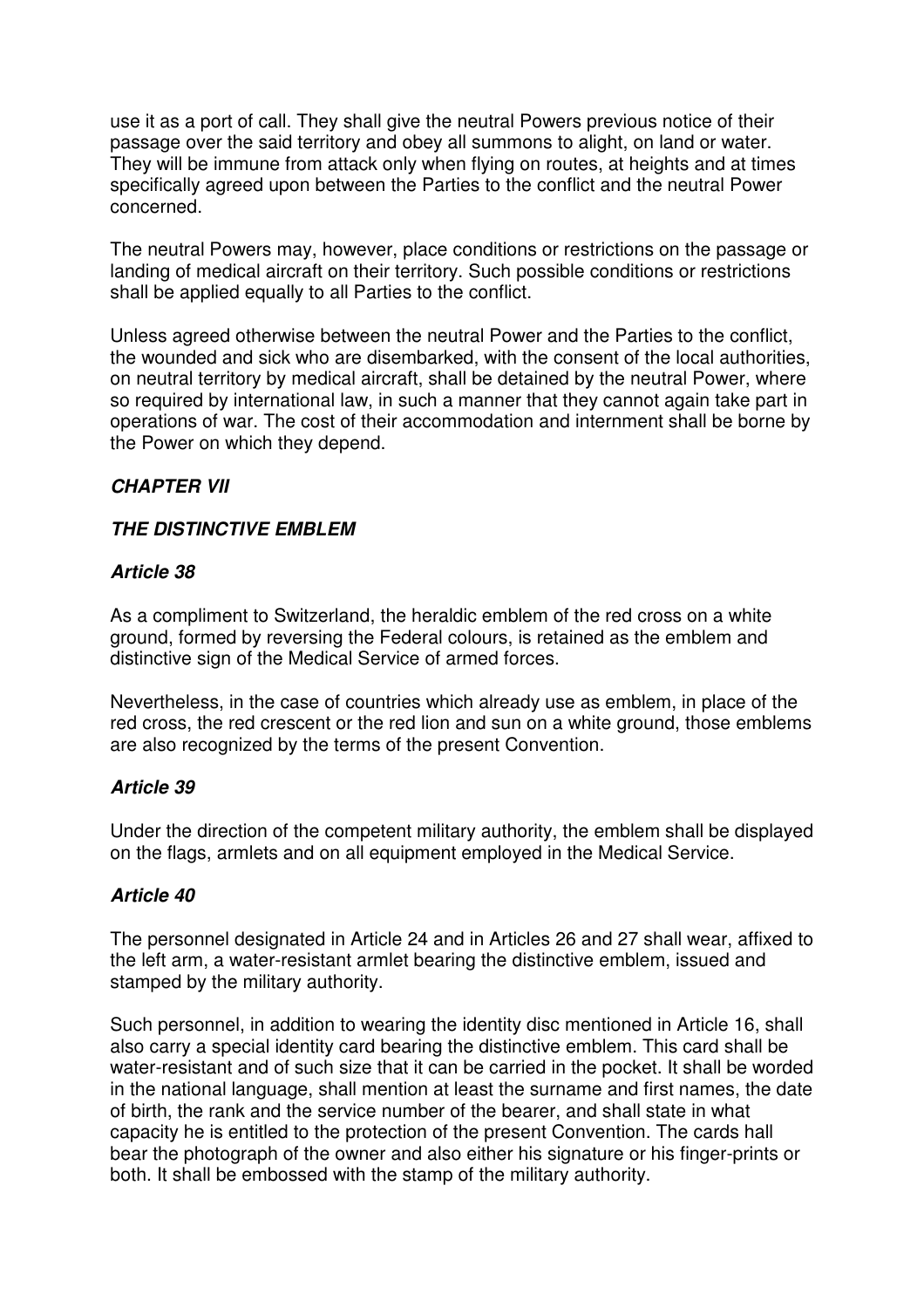The identity card shall be uniform throughout the same armed forces and, as far as possible, of a similar type in the armed forces of the High Contracting Parties. The Parties to the conflict may be guided by the model which is annexed, by way of example, to the present Convention. They shall inform each other, at the outbreak of hostilities, of the model they are using. Identity cards should be made out, if possible, at least in duplicate, one copy being kept by the home country.

In no circumstances may the said personnel be deprived of their insignia or identity cards nor of the right to wear the armlet. In case of loss, they shall be entitled to receive duplicates of the cards and to have the insignia replaced.

## **Article 41**

The personnel designated in Article 25 shall wear, but only while carrying out medical duties, a white armlet bearing in its centre the distinctive sign in miniature; the armlet shall be issued and stamped by the military authority. Military identity documents to be carried by this type of personnel shall specify what special training they have received, the temporary character of the duties they are engaged upon, and their authority for wearing the armlet.

## **Article 42**

The distinctive flag of the Convention shall be hoisted only over such medical units and establishments as are entitled to be respected under the Convention, and only with the consent of the military authorities.

In mobile units, as in fixed establishments, it may be accompanied by the national flag of the Party to the conflict to which the unit or establishment belongs.

Nevertheless, medical units which have fallen into the hands of the enemy shall not fly any flag other than that of the Convention.

Parties to the conflict shall take the necessary steps, in so far as military considerations permit, to make the distinctive emblems indicating medical units and establishments clearly visible to the enemy land, air or naval forces, in order to obviate the possibility of any hostile action.

## **Article 43**

The medical units belonging to neutral countries, which may have been authorized to lend their services to a belligerent under the conditions laid down in Article 27, shall fly, along with the flag of the Convention, the national flag of that belligerent, wherever the latter makes use of the faculty conferred on him by Article 42.

Subject to orders to the contrary by the responsible military authorities, they may, on all occasions, fly their national flag, even if they fall into the hands of the adverse Party.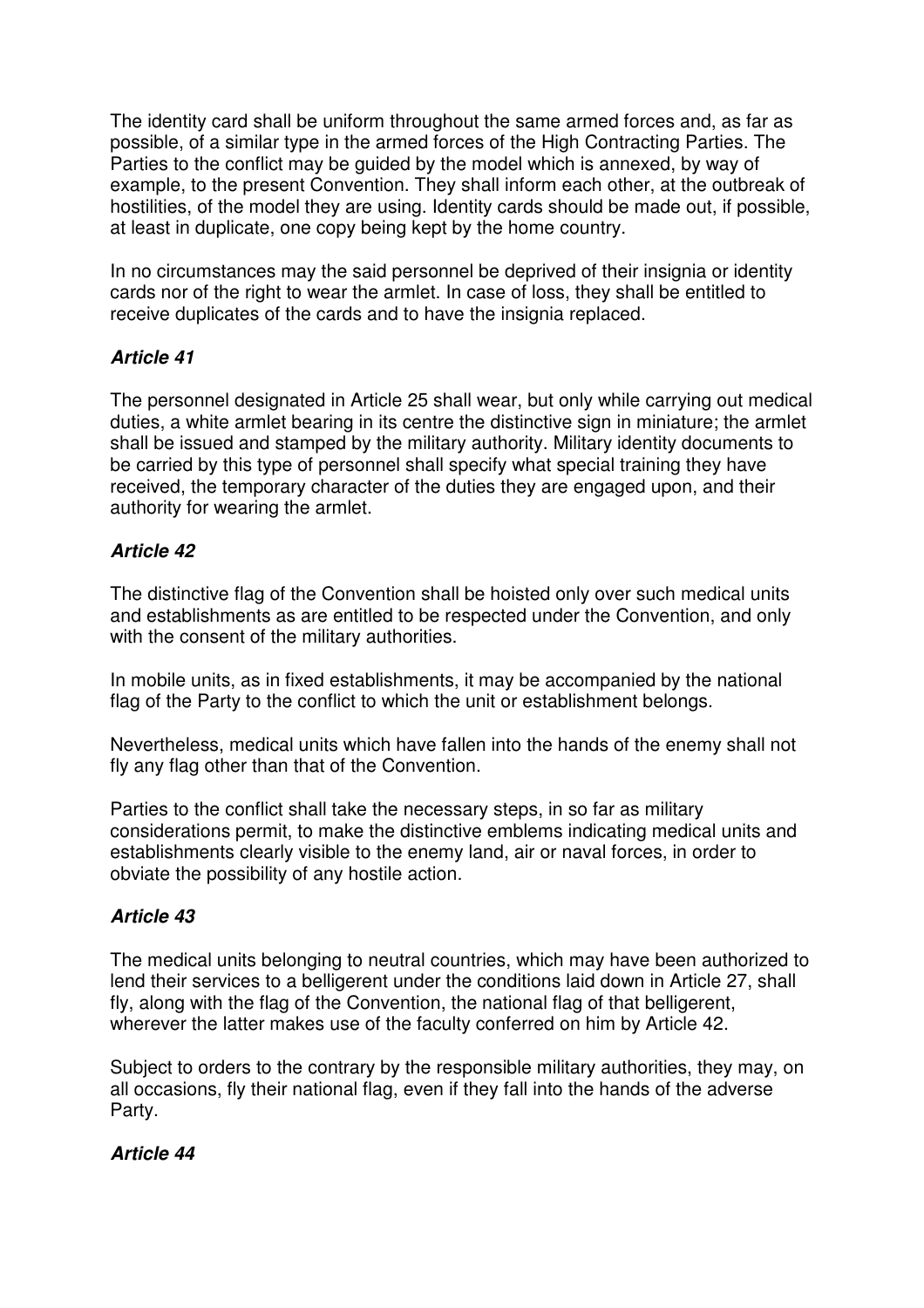With the exception of the cases mentioned in the following paragraphs of the present Article, the emblem of the Red Cross on a white ground and the words "Red Cross'', or "Geneva Cross" may not be employed, either in time of peace or in time of war, except to indicate or to protect the medical units and establishments, the personnel and material protected by the present Convention and other Conventions dealing with similar matters. The same shall apply to the emblems mentioned in Article 38, second paragraph, in respect of the countries which use them. The National Red Cross Societies and other Societies designated in Article 26 shall have the right to use the distinctive emblem conferring the protection of the Convention only within the framework of the present paragraph.

Furthermore, National Red Cross (Red Crescent, Red Lion and Sun) Societies may, in time of peace, in accordance with their national legislation, make use of the name and emblem of the Red Cross for their other activities which are in conformity with the principles laid down by the International Red Cross Conferences. When those activities are carried out in time of war, the conditions for the use of the emblem shall be such that it cannot be considered as conferring the protection of the Convention; the emblem shall be comparatively small in size and may not be placed on armlets or on the roofs of buildings.

The international Red Cross organizations and their duly authorized personnel shall be permitted to make use, at all times, of the emblem of the Red Cross on a white ground.

As an exceptional measure, in conformity with national legislation and with the express permission of one of the National Red Cross (Red Crescent, Red Lion and Sun) Societies, the emblem of the Convention may be employed in time of peace to identify vehicles used as ambulances and to mark the position of aid stations exclusively assigned to the purpose of giving free treatment to the wounded or sick.

## **CHAPTER VIII**

## **EXECUTION OF THE CONVENTION**

#### **Article 45**

Each Party to the conflict, acting through its commanders-in-chief, shall ensure the detailed execution of the preceding Articles and provide for unforeseen cases, in conformity with the general principles of the present Convention. Article 46

Reprisals against the wounded, sick, personnel, buildings or equipment protected by the Convention are prohibited.

#### **Article 47**

The High Contracting Parties undertake, in time of peace as in time of war, to disseminate the text of the present Convention as widely as possible in their respective countries, and, in particular, to include the study thereof in their programmes of military and, if possible, civil instruction, so that the principles thereof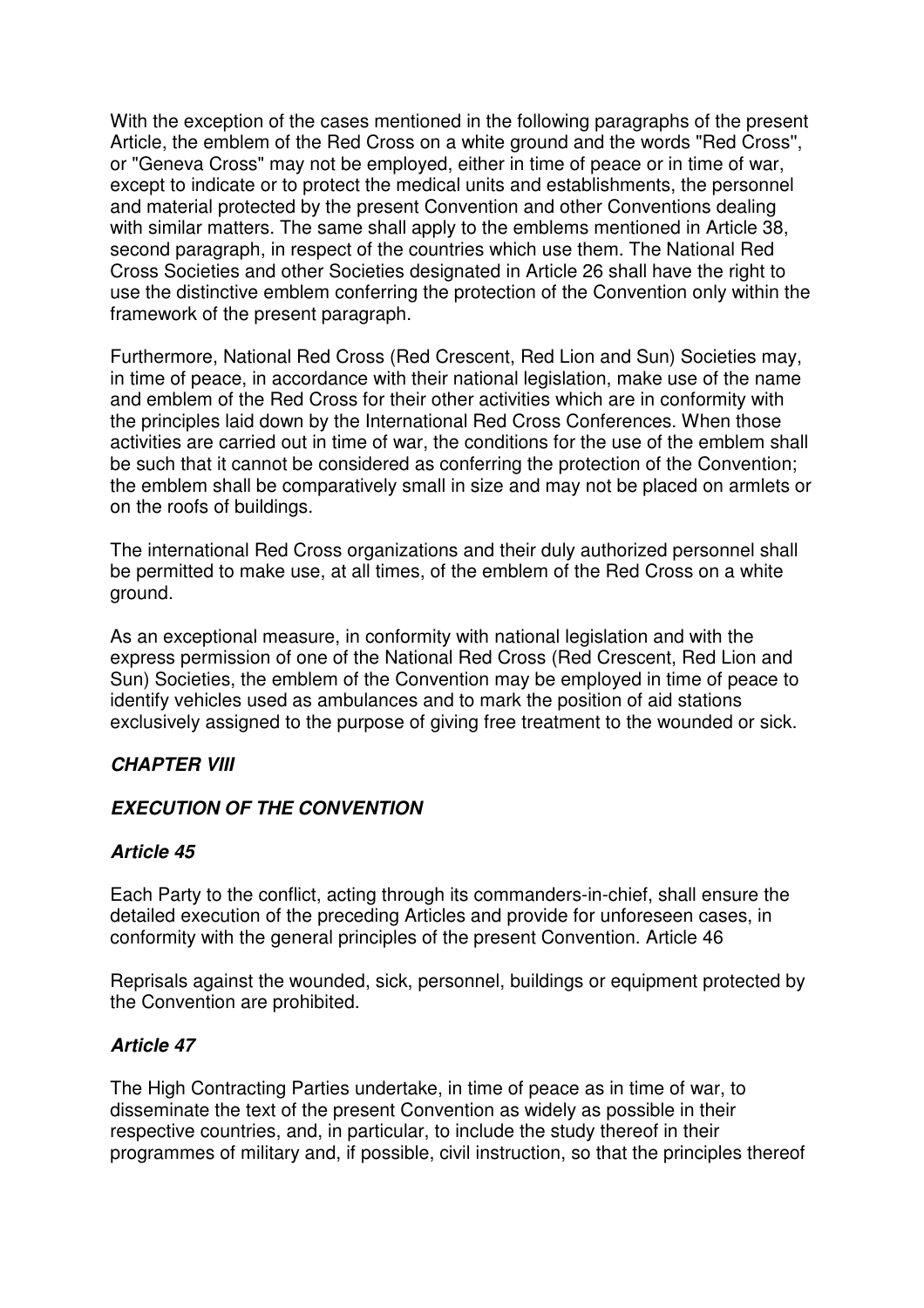may become known to the entire population, in particular to the armed fighting forces, the medical personnel and the chaplains.

## **Article 48**

The High Contracting Parties shall communicate to one another through the Swiss Federal Council and, during hostilities, through the Protecting Powers, the official translations of the present Convention, as well as the laws and regulations which they may adopt to ensure the application thereof.

## **CHAPTER IX**

## **REPRESSION OF ABUSES AND INFRACTIONS**

## **Article 49**

The High Contracting Parties undertake to enact any legislation necessary to provide effective penal sanctions for persons committing, or ordering to be committed, any of the grave breaches of the present Convention defined in the following Article.

Each High Contracting Party shall be under the obligation to search for persons alleged to have committed, or to have ordered to be committed, such grave breaches, and shall bring such persons, regardless of their nationality, before its own courts. It may also, if it prefers, and in accordance with the provisions of its own legislation, hand such persons over for trial to another High Contracting Party concerned, provided such High Contracting Party has made out a prima facie case.

Each High Contracting Party shall take measures necessary for the suppression of all acts contrary to the provisions of the present Convention other than the grave breaches defined in the following Article.

In all circumstances, the accused persons shall benefit by safeguards of proper trial and defence, which shall not be less favourable than those provided by Article 105 and those following of the Geneva Convention relative to the Treatment of Prisoners of War of August 12, 1949.

## **Article 50**

Grave breaches to which the preceding Article relates shall be those involving any of the following acts, if committed against persons or property protected by the Convention: wilful killing, torture or inhuman treatment, including biological experiments, wilfully causing great suffering or serious injury to body or health, and extensive destruction and appropriation of property, not justified by military necessity and carried out unlawfully and wantonly.

# **Article 51**

No High Contracting Party shall be allowed to absolve itself or any other High Contracting Party of any liability incurred by itself or by another High Contracting Party in respect of breaches referred to in the preceding Article.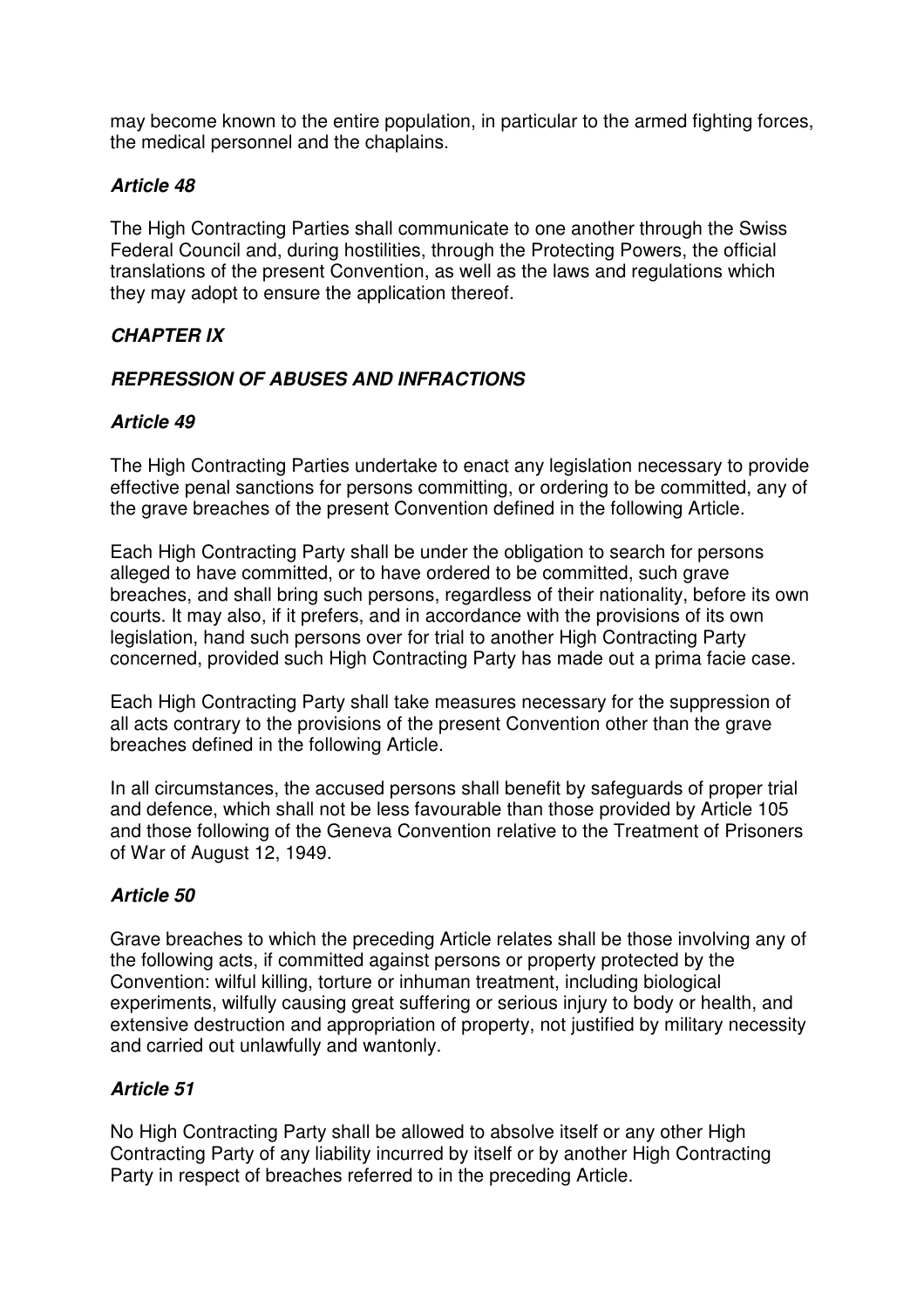## **Article 52**

At the request of a Party to the conflict, an enquiry shall be instituted, in a manner to be decided between the interested Parties, concerning any alleged violation of the Convention.

If agreement has not been reached concerning the procedure for the enquiry, the Parties should agree on the choice of an umpire who will decide upon the procedure to be followed.

Once the violation has been established, the Parties to the conflict shall put an end to it and shall repress it with the least possible delay.

## **Article 53**

The use by individuals, societies, firms or companies either public or private, other than those entitled thereto under the present Convention, of the emblem or the designation ''Red Cross'' or "Geneva Cross", or any sign or designation constituting an imitation there of, whatever the object of such use, and irrespective of the date of its adoption, shall be prohibited at all times.

By reason of the tribute paid to Switzerland by the adoption of the reversed Federal colours, and of the confusion which may arise between the arms of Switzerland and the distinctive emblem of the Convention, the use by private individuals, societies or firms, of the arms of the Swiss Confederation, or of marks constituting an imitation thereof, whether as trademarks or commercial marks, or as parts of such marks, or for a purpose contrary to commercial honesty, or in circumstances capable of wounding Swiss national sentiment, shall be prohibited at all times.

Nevertheless, such High Contracting Parties as were not party to the Geneva Convention of July 27, 1929, may grant to prior users of the emblems, designations, signs or marks designated in the first paragraph, a time limit not to exceed three years from the coming into force of the present Convention to discontinue such use, provided that the said use shall not be such as would appear, in time of war, to confer the protection of the Convention.

The prohibition laid down in the first paragraph of the present Article shall also apply, without effect on any rights acquired through prior use, to the emblems and marks mentioned in the second paragraph of Article 38.

## **Article 54**

The High Contracting Parties shall, if their legislation is not already adequate, take measures necessary for the prevention and repression, at all times, of the abuses referred to under Article 53.

## **FINAL PROVISIONS**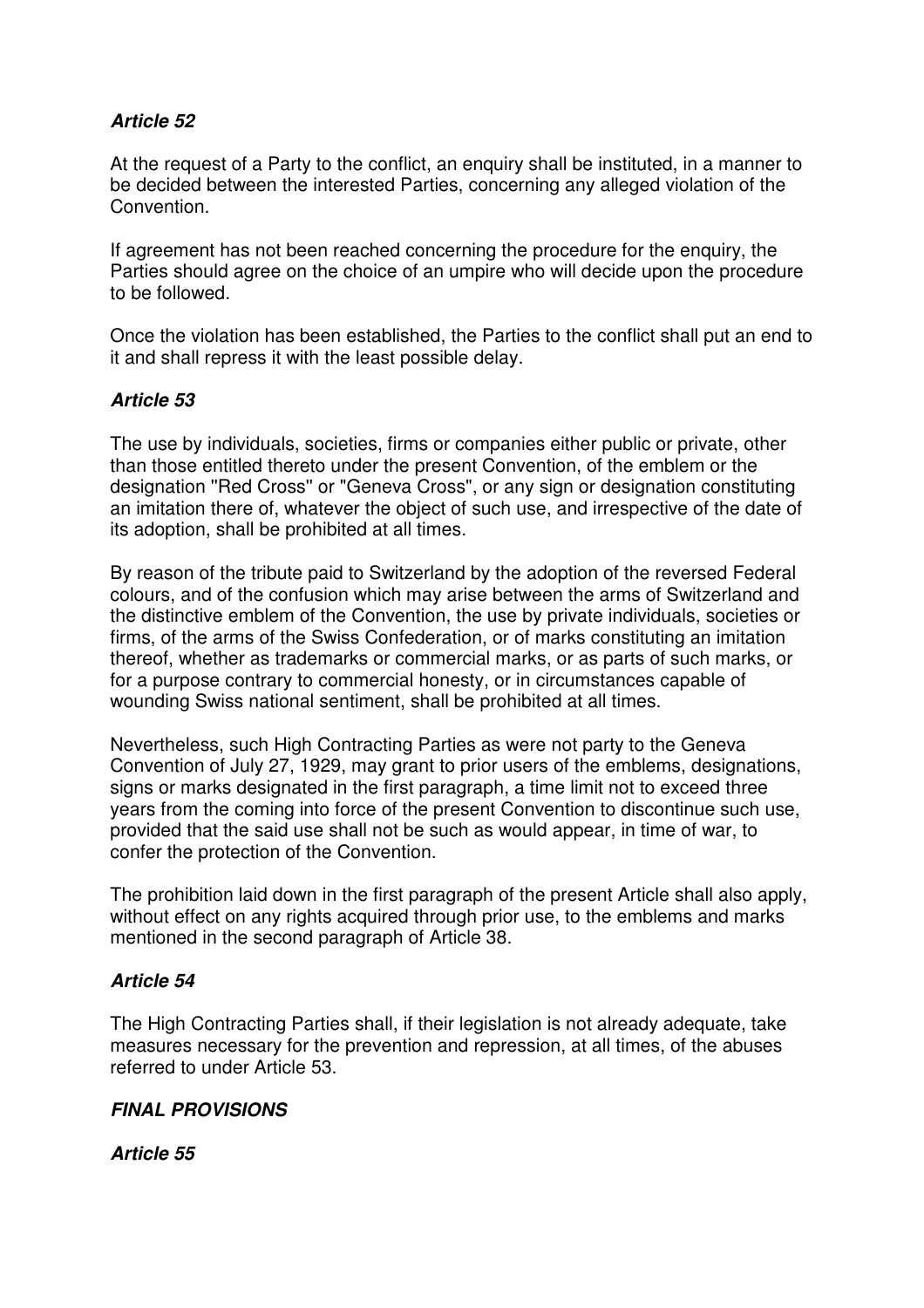The present Convention is established in English and in French. Both texts are equally authentic.

The Swiss Federal Council shall arrange for official translations of the Convention to be made in the Russian and Spanish languages.

## **Article 56**

The present Convention, which bears the date of this day, is open to signature until February 12, 1950, in the name of the Powers represented at the Conference which opened at Geneva on April 21, 1949; furthermore, by Powers not represented at that Conference but which are parties to the Geneva Conventions of 1864, 1906 or 1929 for the Relief of the Wounded and Sick in Armies in the Field.

## **Article 57**

The present Convention shall be ratified as soon as possible and the ratifications shall be deposited at Berne.

A record shall be drawn up of the deposit of each instrument of ratification and certified copies of this record shall be transmitted by the Swiss Federal Council to all the Powers in whose name the Convention has been signed, or whose accession has been notified.

## **Article 58**

The present Convention shall come into force six months after not less than two instruments of ratification have been deposited.

Thereafter, it shall come into force for each High Contracting Party six months after the deposit of the instrument of ratification.

## **Article 59**

The present Convention replaces the Convention of August 22, 1864, July 6, 1906, and July 27, 1929, in relations between the High Contracting Parties.

## **Article 60**

From the date of its coming into force, it shall be open to any Power in whose name the present Convention has not been signed, to accede to this Convention.

## **Article 61**

Accessions shall be notified in writing to the Swiss Federal Council, and shall take effect six months after the date on which they are received.

The Swiss Federal Council shall communicate the accessions to all the Powers in whose name the Convention has been signed, or whose accession has been notified.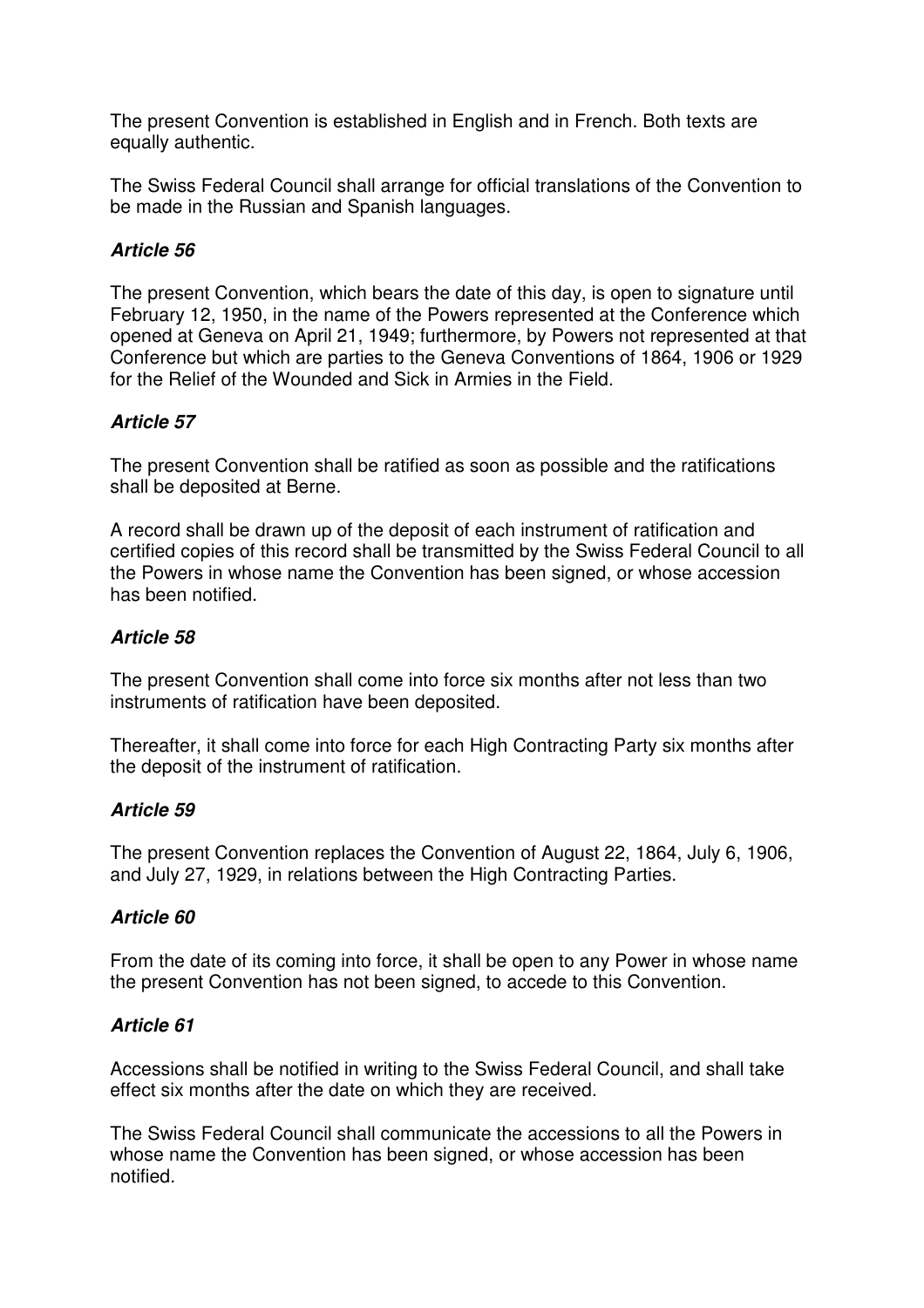# **Article 62**

The situations provided for in Articles 2 and 3 shall give immediate effect to ratifications deposited and accessions notified by the Parties to the conflict before or after the beginning of hostilities or occupation. The Swiss Federal Council shall communicate by the quickest method any ratifications or accessions received from Parties to the conflict.

## **Article 63**

Each of the High Contracting Parties shall be at liberty to denounce the present Convention.

The denunciation shall be notified in writing to the Swiss Federal Council, which shall transmit it to the Governments of all the High Contracting Parties.

The denunciation shall take effect one year after the notification thereof has been made to the Swiss Federal Council. However, a denunciation of which notification has been made at a time when the denouncing Power is involved in a conflict shall not take effect until peace has been concluded, and until after operations connected with the release and repatriation of the persons protected by the present Convention have been terminated.

The denunciation shall have effect only in respect of the denouncing Power. It shall in no way impair the obligations which the Parties to the conflict shall remain bound to fulfil by virtue of the principles of the law of nations, as they result from the usages established among civilized peoples, from the laws of humanity and the dictates of the public conscience.

# **Article 64**

The Swiss Federal Council shall register the present Convention with the Secretariat of the United Nations. The Swiss Federal Council shall also inform the Secretariat of the United Nations of all ratifications, accessions and denunciations received by it with respect to the present Convention.

IN WITNESS WHEREOF the undersigned, having deposited their respective full powers, have signed the present Convention.

DONE at Geneva this twelfth day of August 1949, in the English and French languages. The original shall be deposited in the Archives of the Swiss Confederation. The Swiss Federal Council shall transmit certified copies thereof to each of the signatory and acceding States.

## **ANNEX I**

Draft agreement relating to hospital zones and localities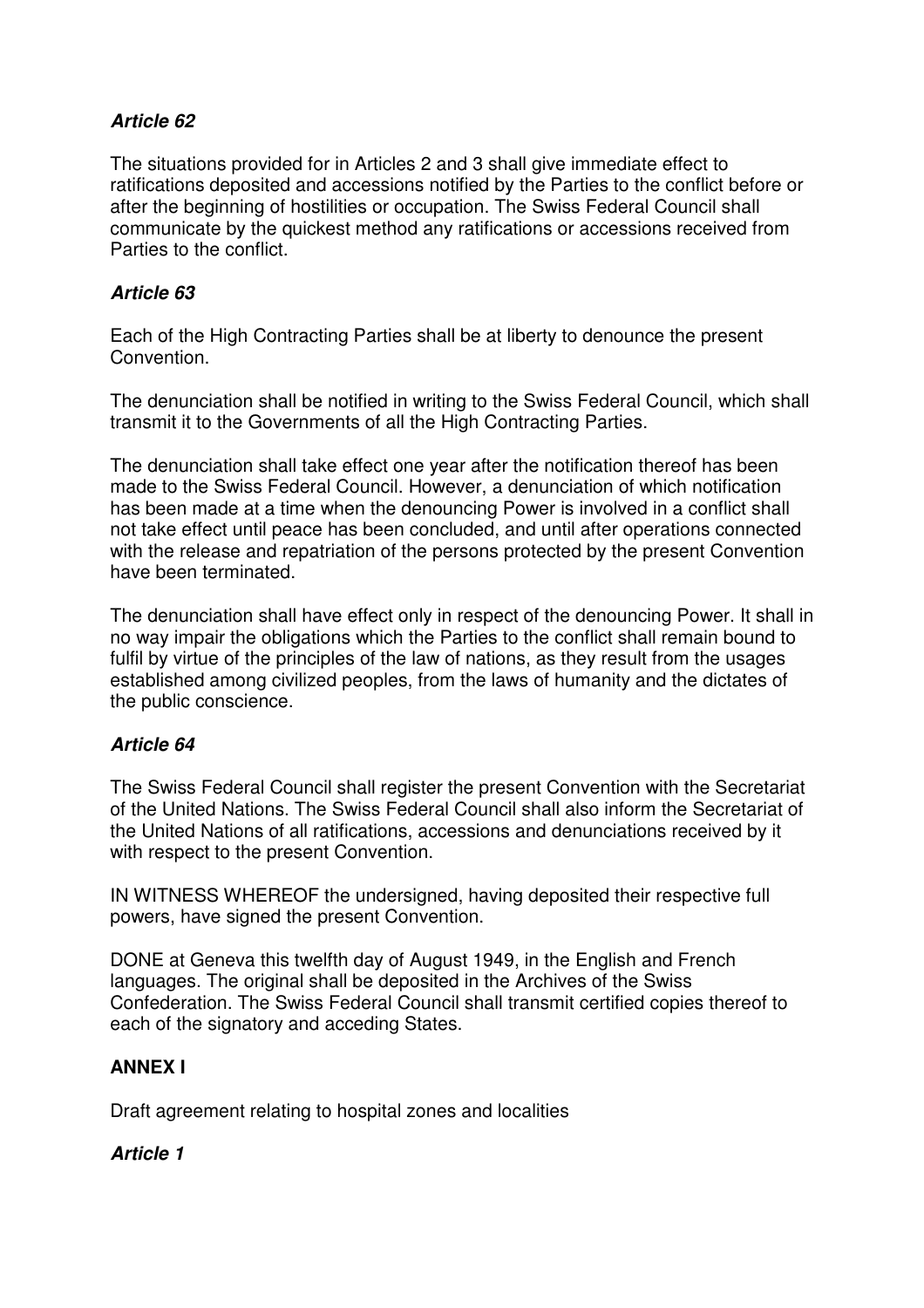Hospital zones shall be strictly reserved for the persons named in Article 23 of the Geneva Convention for the Amelioration of the Condition of the Wounded and Sick in Armed Forces in the Field of August 12, 1949, and for the personnel entrusted with the organization and administration of these zones and localities and with the care of the persons therein assembled.

Nevertheless, persons whose permanent residence is within such zones shall have the right to stay there.

## **Article 2**

No persons residing, in whatever capacity, in a hospital zone shall perform any work, either within or without the zone, directly connected with military operations or the production of war material.

## **Article 3**

The Power establishing a hospital zone shall take all necessary measures to prohibit access to all persons who have no right of residence or entry therein.

## **Article 4**

Hospital zones shall fulfil the following conditions:

(a) They shall comprise only a small part of the territory governed by the Power which has established them.

(b) They shall be thinly populated in relation to the possibilities of accommodation.

(c) They shall be far removed and free from all military objectives, or large industrial or administrative establishments.

(d) They shall not be situated in areas which, according to every probability, may become important for the conduct of the war

## **Article 5**

Hospital zones shall be subject to the following obligations:

(a) The lines of communication and means of transport which they possess shall not be used for the transport of military personnel or material, even in transit.

(b) They shall in no case be defended by military means.

## **Article 6**

Hospital zones shall be marked by means of red crosses (red crescents, red lions and suns) on a white background placed on the outer precincts and on the buildings. They may be similarly marked at night by means of appropriate illumination.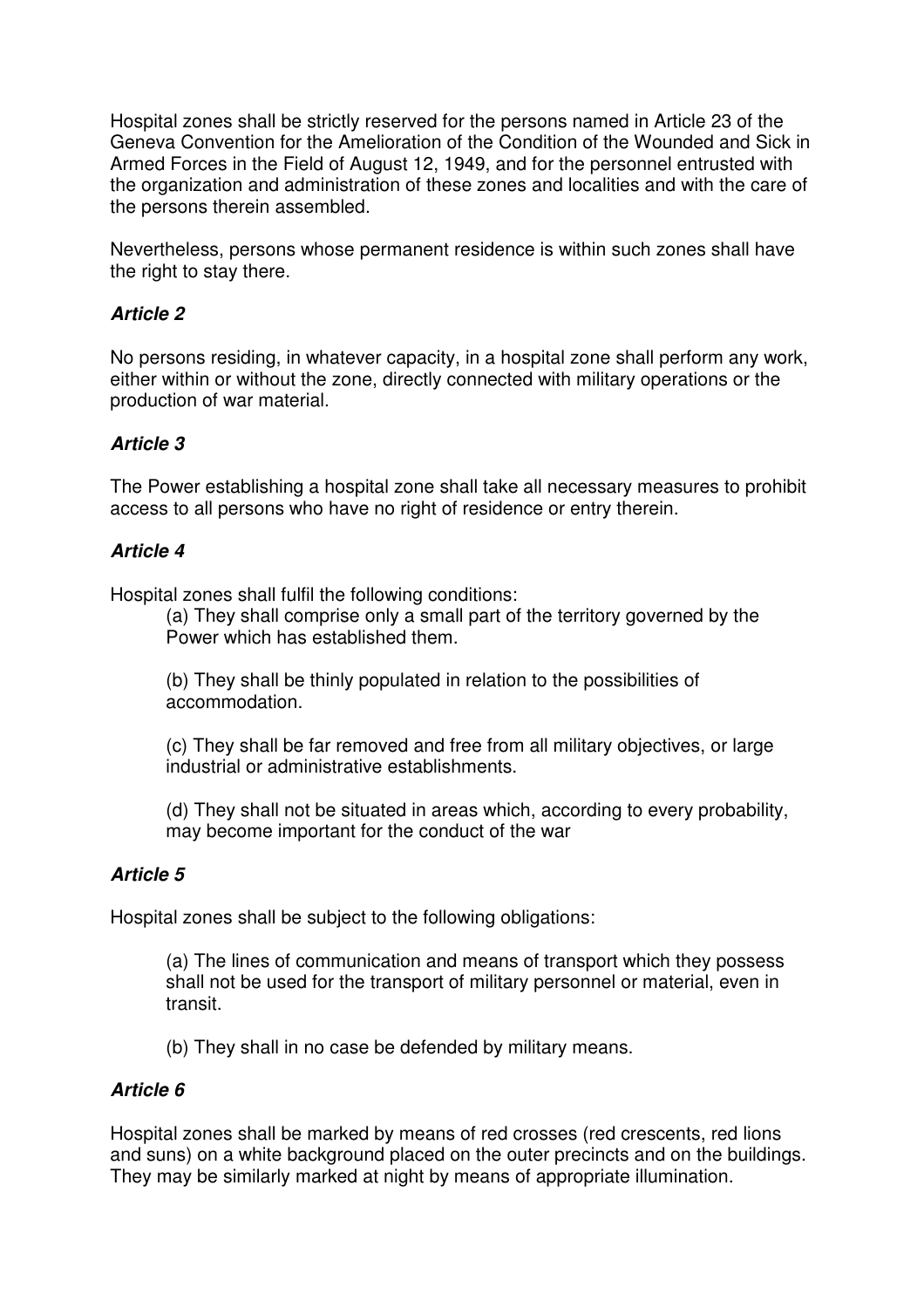# **Article 7**

The Powers shall communicate to all the High Contracting Parties in peacetime or on the outbreak of hostilities, a list of the hospital zones in the territories governed by them. They shall also give notice of any new zones set up during hostilities.

As soon as the adverse Party has received the above-mentioned notification, the zone shall be regularly constituted.

If, however, the adverse Party considers that the conditions of the present agreement have not been fulfilled, it may refuse to recognize the zone by giving immediate notice thereof to the Party responsible for the said zone, or may make its recognition of such zone dependent upon the institution of the control provided for in Article 8.

# **Article 8**

Any Power having recognized one or several hospital zones instituted by the adverse Party shall be entitled to demand control by one or more Special Commissions, for the purpose of ascertaining if the zones fulfil the conditions and obligations stipulated in the present agreement.

For this purpose, the members of the Special Commissions shall at all times have free access to the various zones and may even reside there permanently. They shall be given all facilities for their duties of inspection.

## **Article 9**

Should the Special Commissions note any facts which they consider contrary to the stipulations of the present agreement, they shall at once draw the attention of the Power governing the said zone to these facts, and shall fix a time limit of five days within which the matter should be rectified. They shall duly notify the Power who has recognized the zone.

If, when the time limit has expired, the Power governing the zone has not complied with the warning, the adverse Party may declare that it is no longer bound by the present agreement in respect of the said zone.

## **Article 10**

Any Power setting up one or more hospital zones and localities, and the adverse Parties to whom their existence has been notified, shall nominate or have nominated by neutral Powers, the persons who shall be members of the Special Commissions mentioned in Articles 8 and 9.

## **Article 1 1**

In no circumstances may hospital zones be the object of attack. They shall be protected and respected at all times by the Parties to the conflict.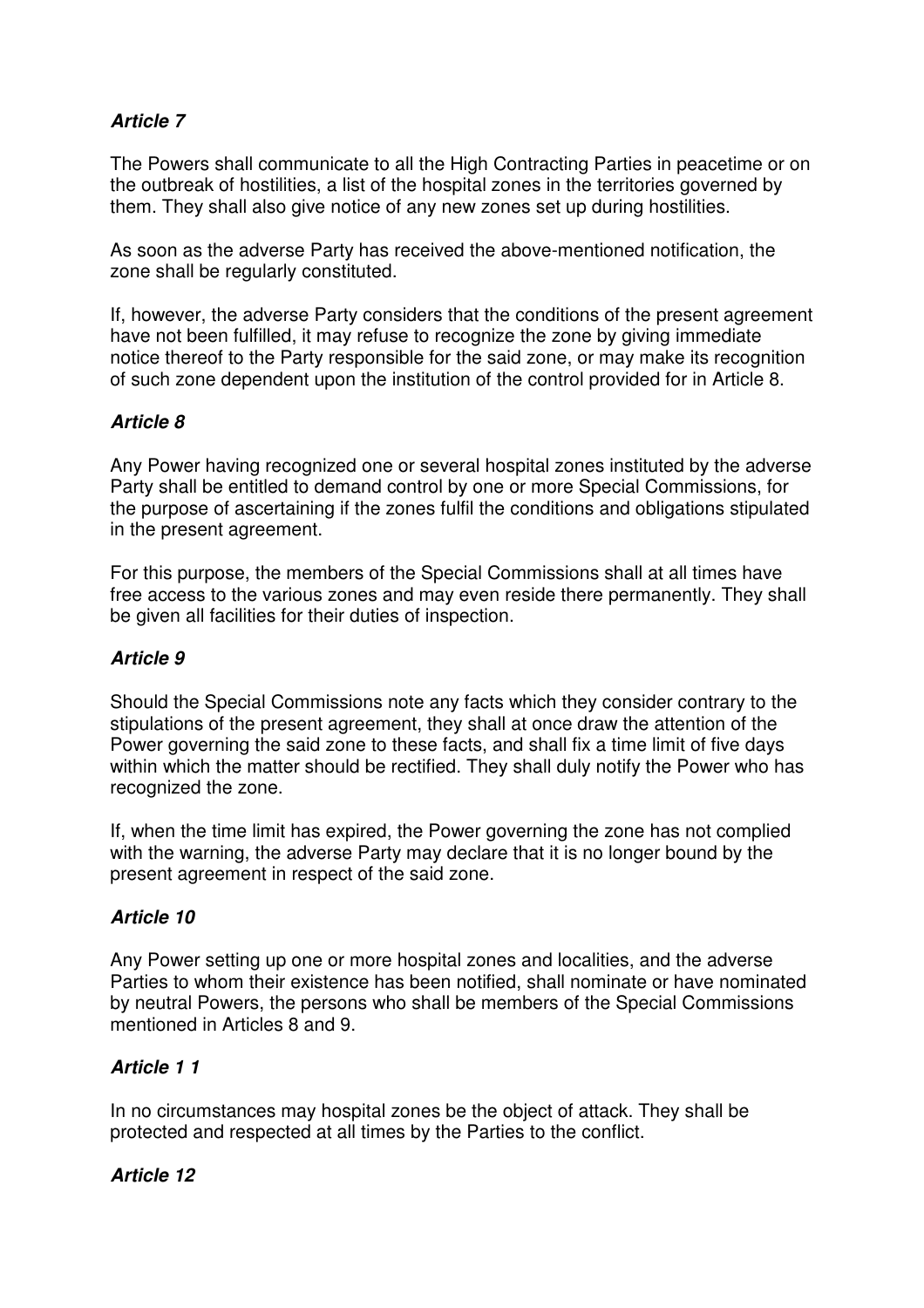In the case of occupation of a territory, the hospital zones therein shall continue to be respected and utilized as such. Their purpose may, however, be modified by the Occupying Powers on condition that all measures are taken to ensure the safety of the persons accommodated.

## **Article 13**

The present agreement shall also apply to localities which the Powers may utilize for the same purposes as hospital zones.

#### **ANNEX II**

Front

(Space reserved for the name of the country and military authority issuing this card)

# IDENTITY CARD

for members of medical and religious personnel attached to the armed forces

---------

| Surname                                                                                                                                                                                               |
|-------------------------------------------------------------------------------------------------------------------------------------------------------------------------------------------------------|
|                                                                                                                                                                                                       |
| First                                                                                                                                                                                                 |
|                                                                                                                                                                                                       |
| Date of Birth                                                                                                                                                                                         |
|                                                                                                                                                                                                       |
|                                                                                                                                                                                                       |
| Rank                                                                                                                                                                                                  |
|                                                                                                                                                                                                       |
|                                                                                                                                                                                                       |
| <b>Army Number</b>                                                                                                                                                                                    |
|                                                                                                                                                                                                       |
| The bearer of this card is protected by the Geneva Convention for the<br>Amelioration of the Condition of the Wounded and Sick in Armed Forces in the<br>Field of August 12, 1949, in his capacity as |
|                                                                                                                                                                                                       |